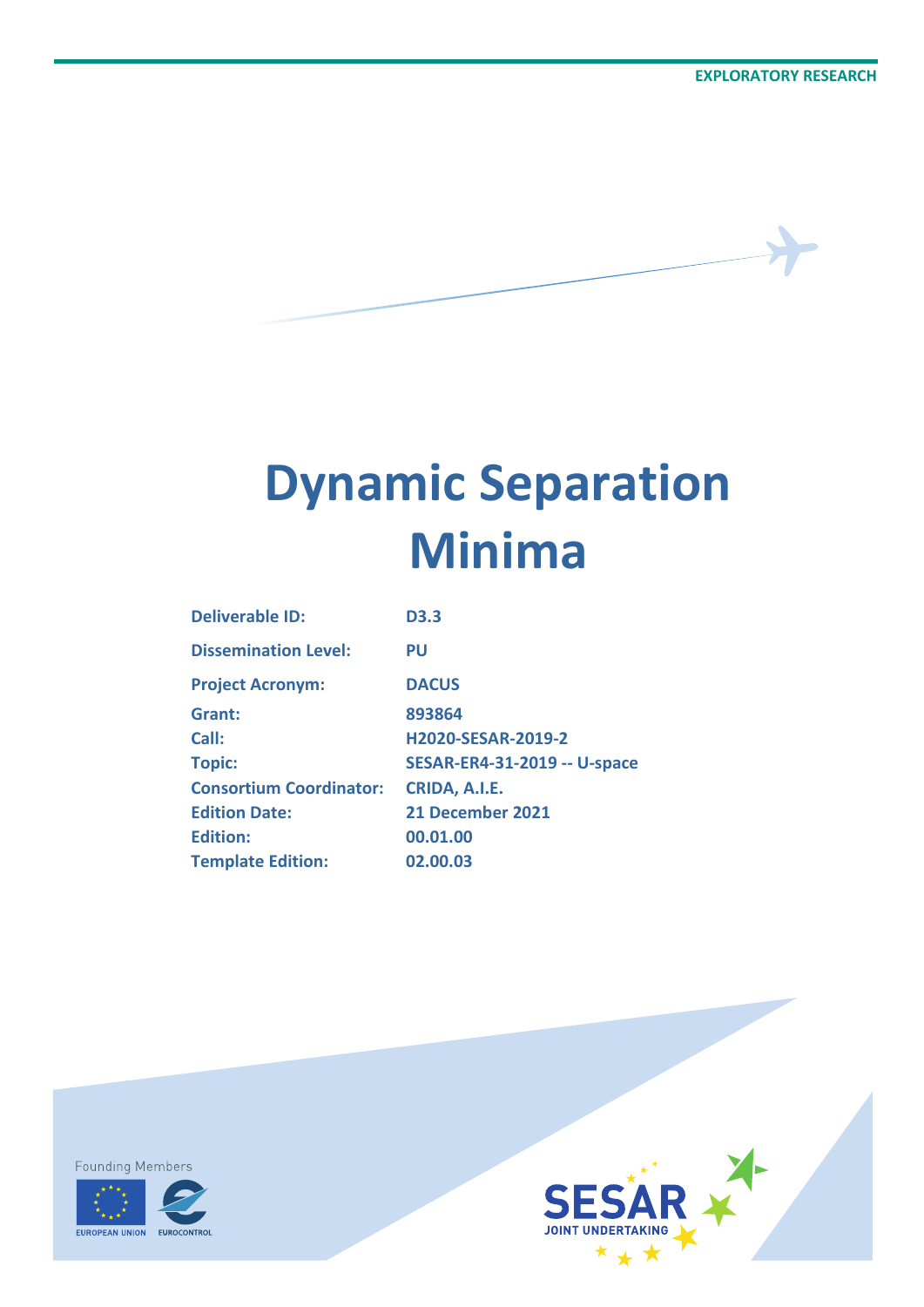

#### **Authoring & Approval**

| <b>Authors of the document</b>     |            |  |  |  |
|------------------------------------|------------|--|--|--|
| Name/Beneficiary<br>Position/Title | Date       |  |  |  |
| <b>INECO</b>                       | 03/12/2021 |  |  |  |
| <b>INECO</b>                       | 03/12/2021 |  |  |  |
|                                    |            |  |  |  |

#### **Reviewers internal to the project**

| Name/Beneficiary                 | Position/Title  | Date       |
|----------------------------------|-----------------|------------|
| Pablo Sanchez Escalonilla/ CRIDA | DACUS PCo       | 17/12/2021 |
| Hugo Eduardo/TUDA                | <b>TUDA PoC</b> | 17/12/2021 |
| Jan Kleikemper/TUDA              | TUDA            | 17/12/2021 |

#### **Approved for submission to the SJU**

| Name/Beneficiary                  | Position/Title | Date       |
|-----------------------------------|----------------|------------|
| Pablo Sánchez-Escalonilla / CRIDA | Company PoC    | 23/12/2021 |
| Maron Kristofersson / AHA         | Company PoC    | 23/12/2021 |
| Nicolás Peña / BRTE               | Company PoC    | 23/12/2021 |
| Andrew Hately / ECTL              | Company PoC    | 23/12/2021 |
| Eduardo García / ENAIRE           | Company PoC    | 23/12/2021 |
| Víctor Gordo / INECO              | Company PoC    | 23/12/2021 |
| Sandrine Molton / ISA             | Company PoC    | 23/12/2021 |
| Anna-Lisa Mautes / Jeppesen       | Company PoC    | 23/12/2021 |
| Yannick Seprey / SSG              | Company PoC    | 23/12/2021 |
| Rohit Kumar / TM                  | Company PoC    | 23/12/2021 |
| Hugo Eduardo / TUDA               | Company PoC    | 23/12/2021 |

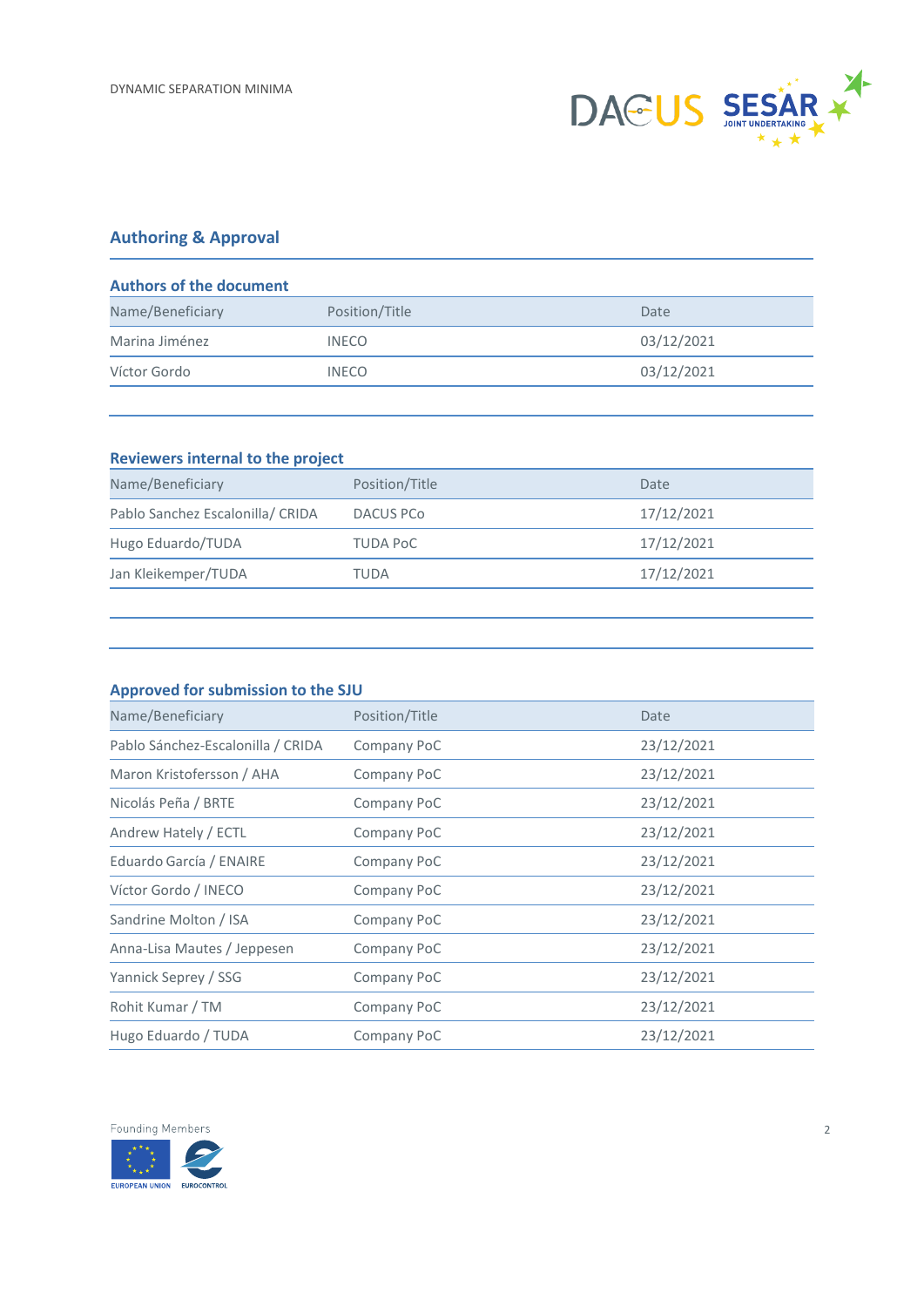

#### **Rejected By - Representatives of beneficiaries involved in the project**

| Name/Beneficiary        |            | Position/Title |                | Date                                     |
|-------------------------|------------|----------------|----------------|------------------------------------------|
| <b>Document History</b> |            |                |                |                                          |
| Edition                 | Date       | <b>Status</b>  | Author         | Justification                            |
| 00.00.01                | 03/12/2021 | <b>Draft</b>   | Marina Jiménez | Creation of the document                 |
| 00.01.00                | 21/12/2021 | Final          | Victor Gordo   | Final version for official<br>submission |
|                         |            |                |                |                                          |
|                         |            |                |                |                                          |

### **© – 2021 – DACUS Consortium. All rights reserved. Licensed to the SESAR Joint Undertaking under conditions.**

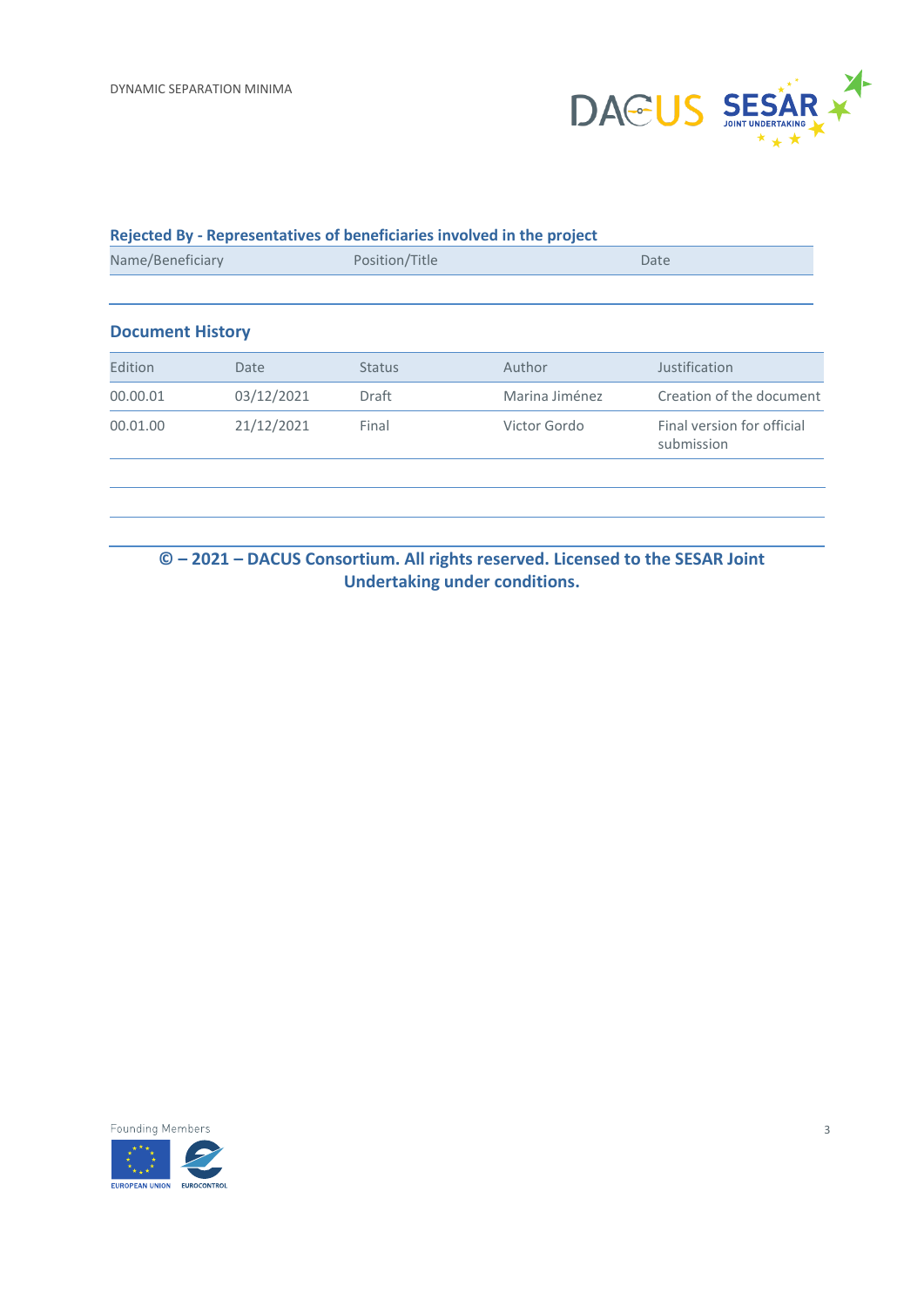

# **DACUS**

This deliverable is part of a project that has received funding from the SESAR Joint Undertaking under grant agreement No 893864 under European Union's Horizon 2020 research and innovation programme.



#### <span id="page-3-0"></span>**Abstract**

The aim of this document is to define a method to set the Dynamic Separation Minima in DACUS Project. For that, the steps followed to achieve it and the models developed to this end are presented as well as the results of the experiments carried out. The Dynamic Separation concept is part of the Separation Management Process, that plays an important impact in the Demand and Capacity Balance process that is being developed by DACUS.

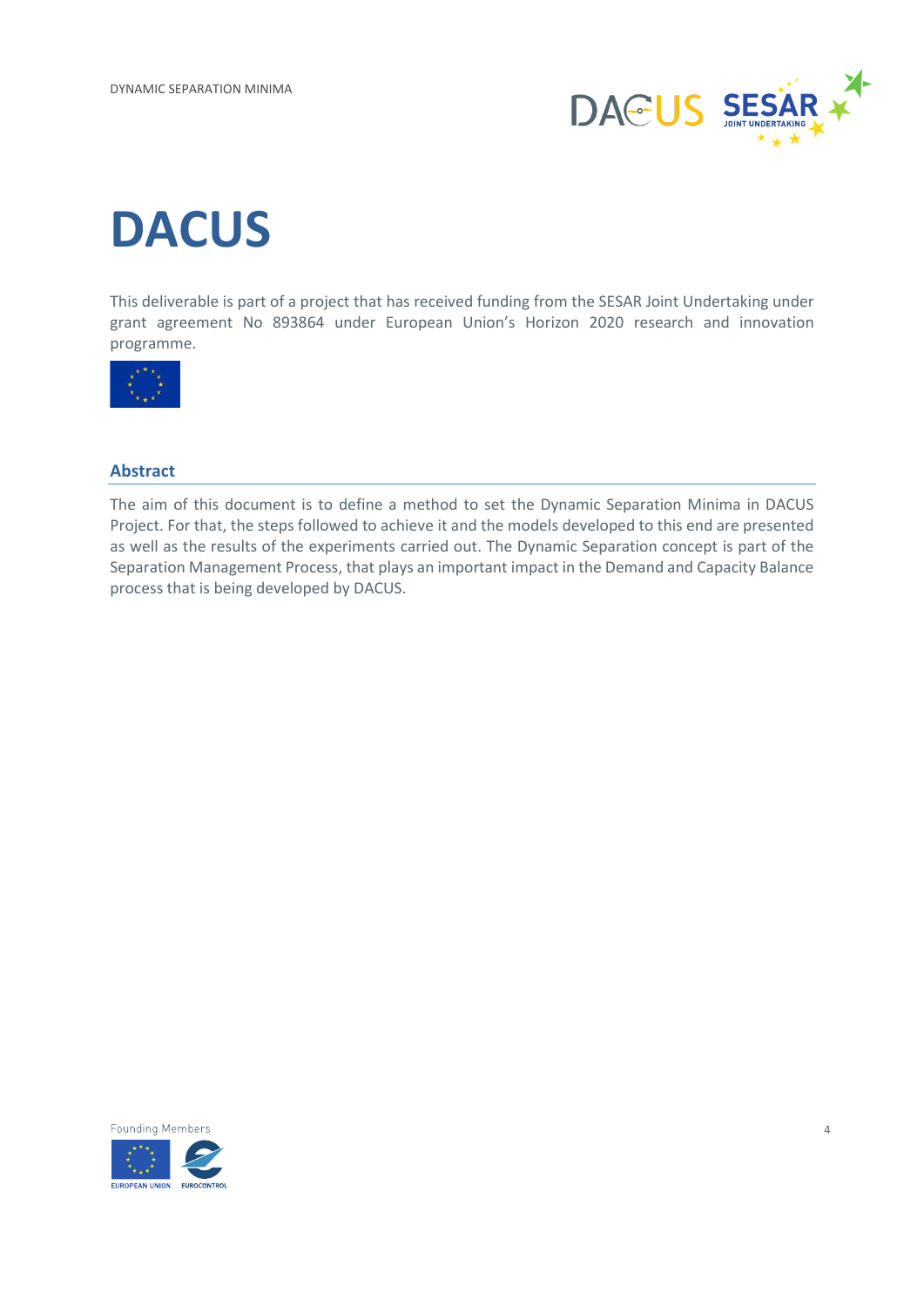

### **Table of Contents**

| $\mathbf{1}$ . |                |                                                                                            |
|----------------|----------------|--------------------------------------------------------------------------------------------|
|                | 1.1            |                                                                                            |
|                | 1.2            |                                                                                            |
|                | 1.3            |                                                                                            |
|                | 1.4            |                                                                                            |
|                | 1.5            |                                                                                            |
| 2.             |                |                                                                                            |
|                | 2.1            |                                                                                            |
|                | 2.2            | Dynamic Separation Minima as part of Separation Management Process 11                      |
|                | 2.3            | Application of Collision Risk Model to the definition of a Dynamic Separation Minima 12    |
| 3.             |                |                                                                                            |
|                | 3.1            | Impact of Initial Separation and Time to minimum closing distance on the Collision Risk 15 |
|                | 3.1.1<br>3.1.2 |                                                                                            |
| 4.             |                |                                                                                            |
|                | 411            |                                                                                            |
|                |                | 4.1.1.1                                                                                    |
|                |                | 4.1.1.2                                                                                    |
|                |                | 4.1.1.3                                                                                    |
|                |                |                                                                                            |
|                |                | 4.1.2.1                                                                                    |
|                |                | 4.1.2.2                                                                                    |
| 5.             |                |                                                                                            |
| 6.             |                |                                                                                            |

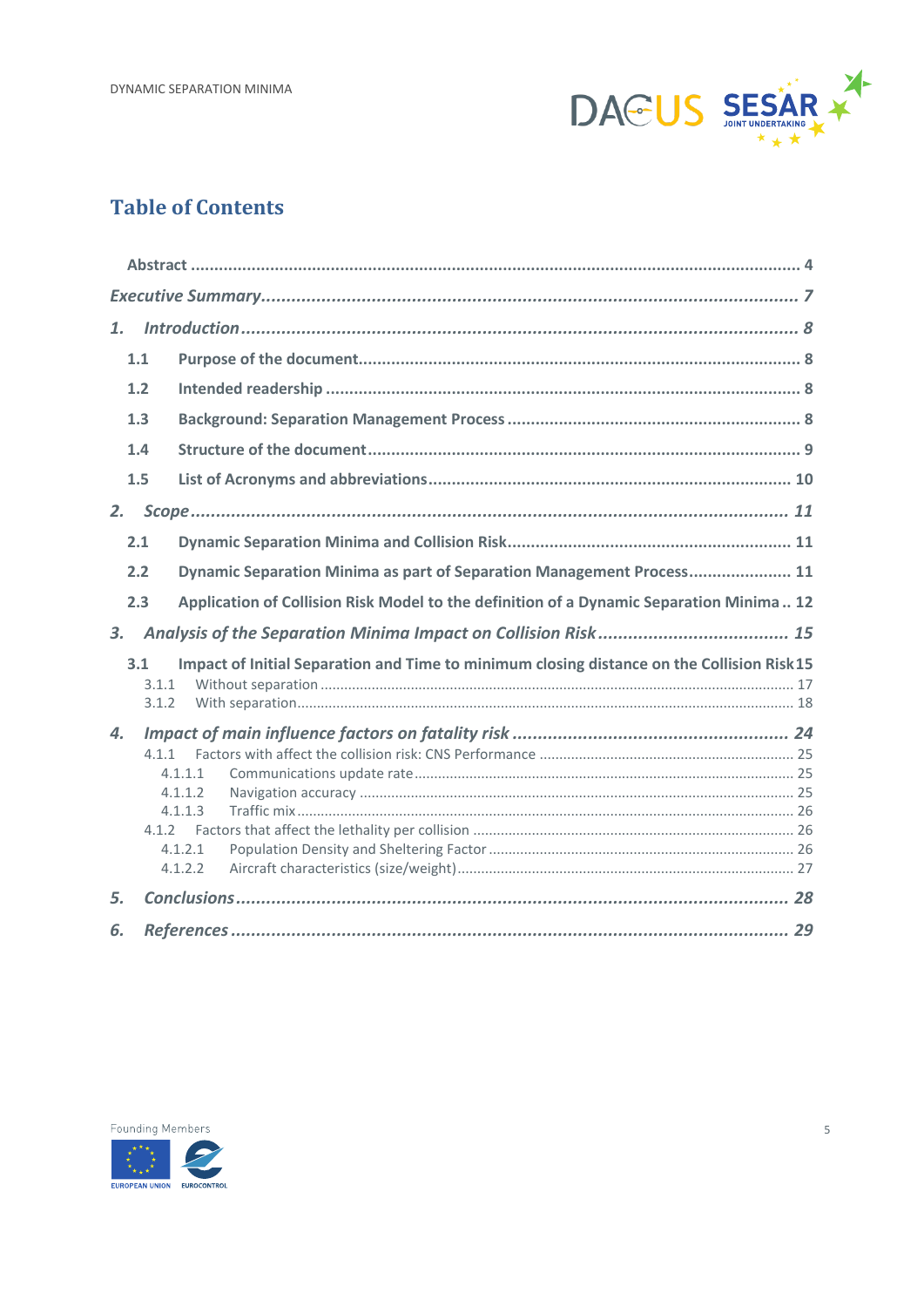

### **List of Tables**

| Table 5: Collision risk (collisions/flight hour) results for 20 UAVs/km2 and 1s update rate 26 |  |
|------------------------------------------------------------------------------------------------|--|
|                                                                                                |  |

## **List of Figures**

| Figure 1. Separation Management within drone DCB Dynamic Capacity Management [2] 9                         |
|------------------------------------------------------------------------------------------------------------|
|                                                                                                            |
| Figure 3. Complexity of applying pairwise separation in high-density drone operation environment 14        |
| Figure 4. Position of UAVs at t=0 with no separation (left) and with separation (right)  16                |
|                                                                                                            |
|                                                                                                            |
|                                                                                                            |
|                                                                                                            |
| Figure 9. Schematization of the process for calculating the probability of fatal injuries to third parties |

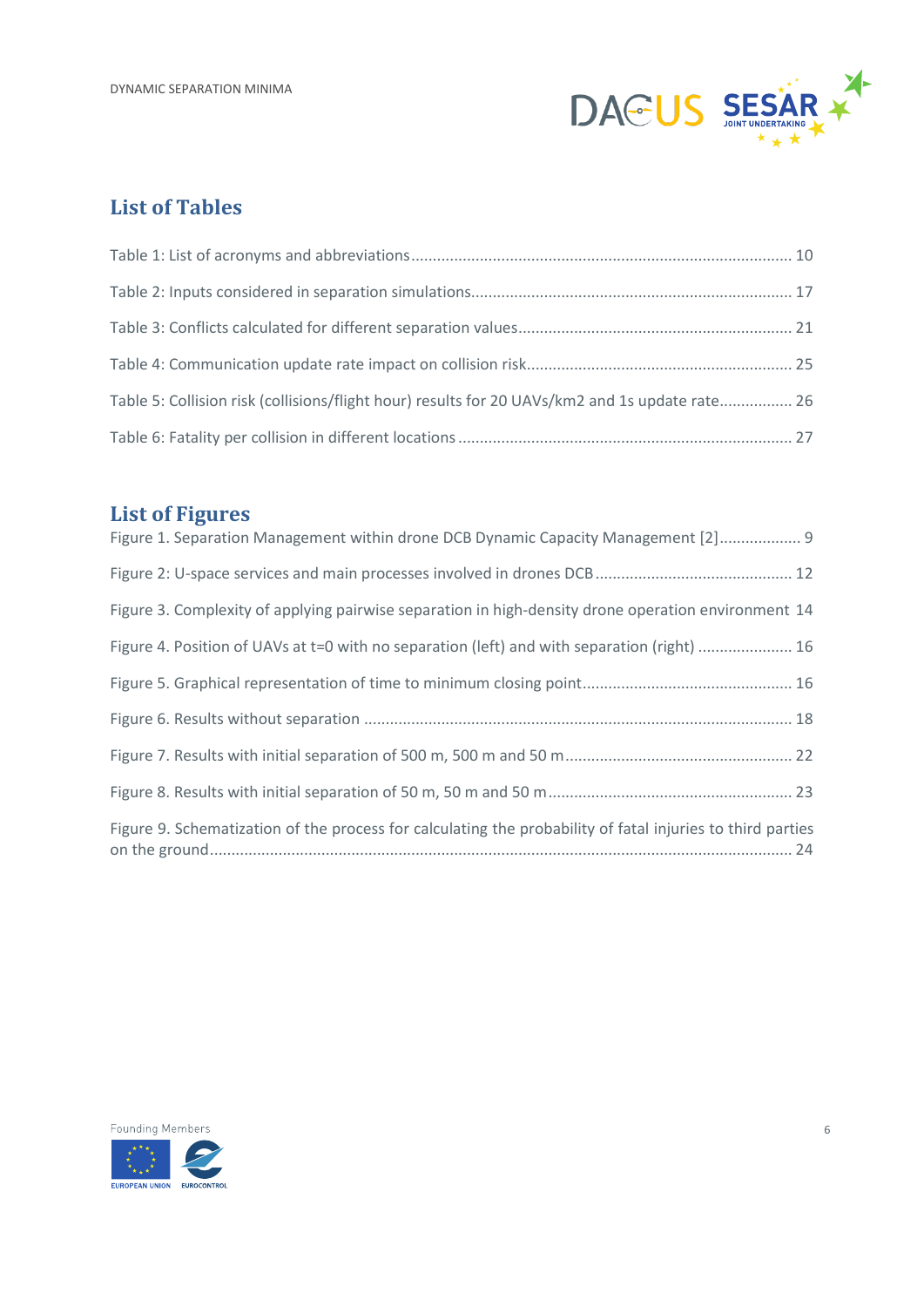

## <span id="page-6-0"></span>**Executive Summary**

The aim of this document is to provide an approach to set the minimum separation necessary to keep the risk below the target level of safety in an airspace with a given conditions. To set the TLS, several parameters can be taken as a reference; in DACUS, the parameter chosen is the number of fatalities to third parties on the ground following the approach developed by JARUS in the SORA methodology [1].

The concept of Dynamic Separation Minima refers to the ability of adapting the minimum separation depending on the characteristics of the airspace; this dynamic character gives the opportunity to react better to the demand or at certain temporal timeframe.

To set the required separation minima, the collision risk model used in WP3 of the DACUS Project has been applied to study the risk reduction when separation is introduced. These results and the conclusions obtained are presented through this document.

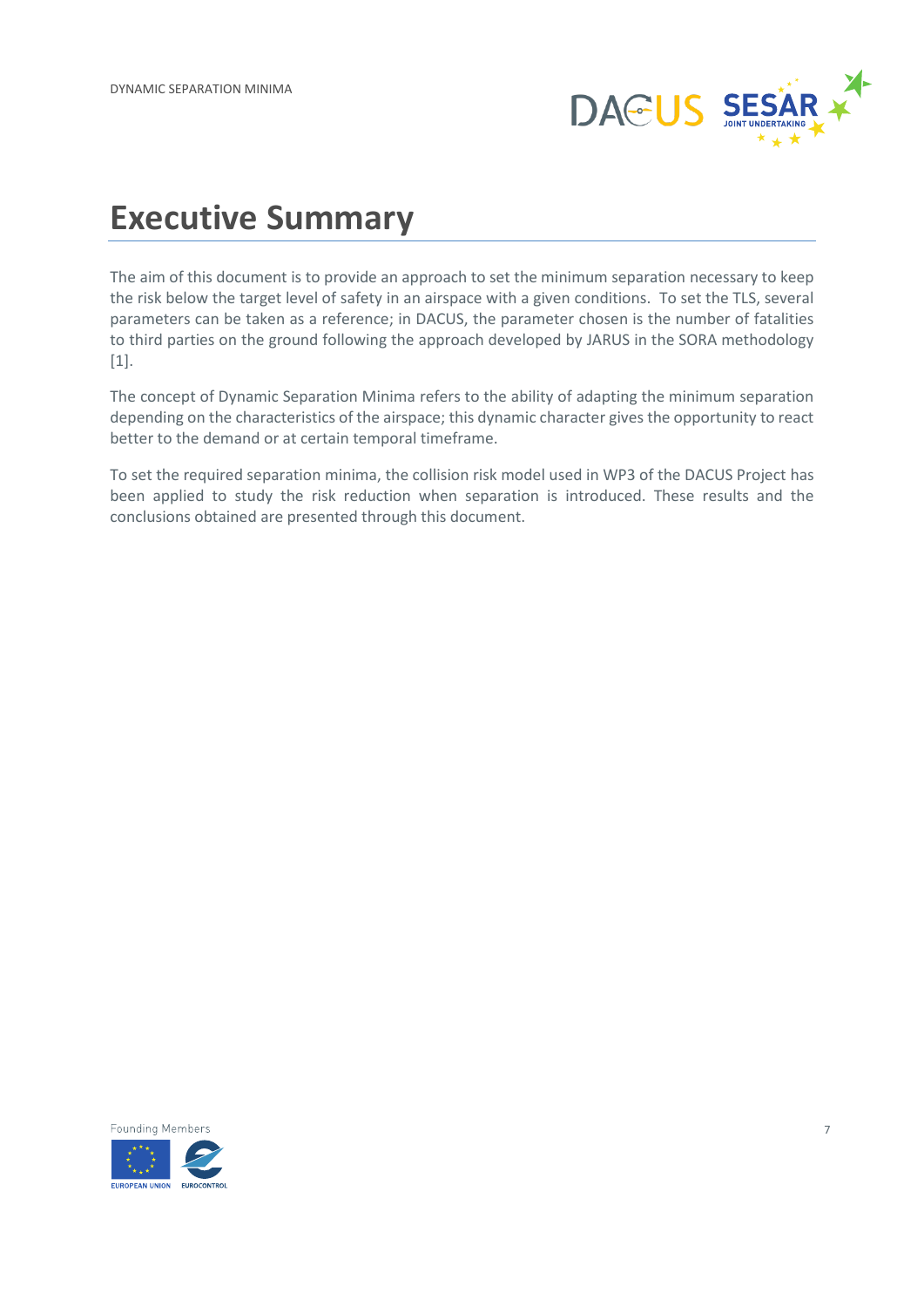

## <span id="page-7-0"></span>**1.Introduction**

### <span id="page-7-1"></span>**1.1 Purpose of the document**

The purpose of this document is to describe the method followed to define the Dynamic Separation minima that fits into the DCB process designed in DACUS project. The main goal of setting a minimum separation is to reduce the probability of collision during the flight. This would reduce the capacity so it will have an important impact on the demand and capacity balancing process.

## <span id="page-7-2"></span>**1.2 Intended readership**

The document is intended for all DACUS partners as a reference for the separation management linked to the Dynamic Capacity Management (DCM) that will be demonstrated in the project. All partners are encouraged to use the findings of this deliverable as input to any further work that they may perform related to DCM.

The SESAR Joint Undertaking is invited to use the findings of this document for advancing U-space and Dynamic Capacity Management. It may be used in discussions with other ongoing projects focused on separations.

A number of external readers to SESAR such as EASA, DG MOVE, EUROCONTROL, and ICAO, are invited to use this report as input to support collaboration on their activities related to UAS separation and DCM.

For the same reason, it may concern people in charge of drone operations development or people who will have to deal with drone operations: U-space service providers, local authorities at the level of city or region, operators, Air navigation Service Provider, just to name a few.

The DACUS consortium will publish this document at the project's website, share findings with any interested party.

## <span id="page-7-3"></span>**1.3 Background: Separation Management Process**

In the DACUS project the separation management is delimited as the process of defining the set of Separation Techniques (rules and responsibilities) associated with maintaining separation minima, as well as of defining the conditions of application of the appropriate technique.

This process monitors the operational and environmental situation and compares the relevant parameters with the conditions of application of each Separation Technique. This comparison leads to a decision on the applicable Separation Scheme2 (rules and responsibilities) during operations.

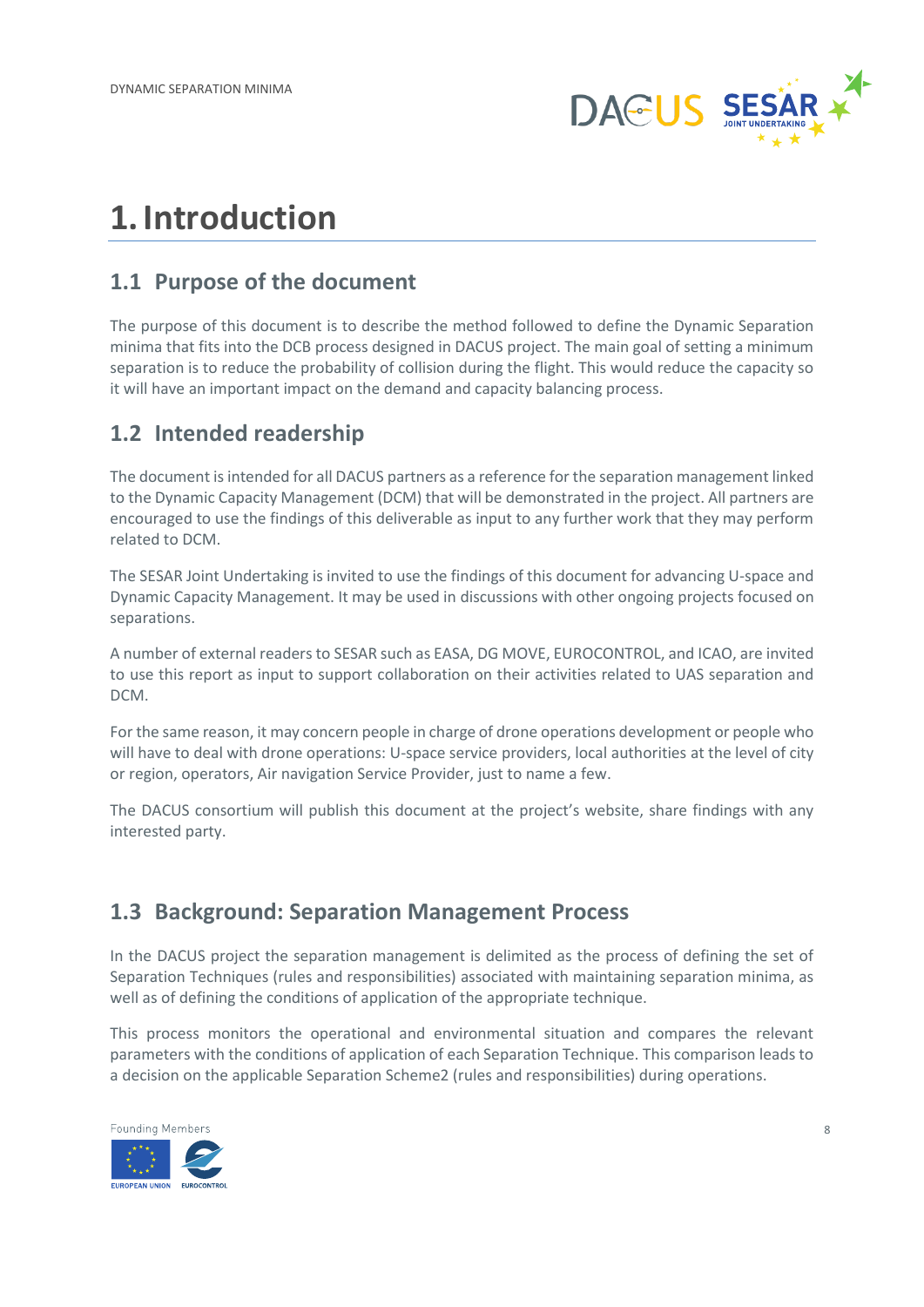



<span id="page-8-1"></span>**Figure 1. Separation Management within drone DCB Dynamic Capacity Management [2]**

### <span id="page-8-0"></span>**1.4 Structure of the document**

As introduced before, the objective of this document is to present the process followed to set a Dynamic Separation Minima criteria. For that, the document is divided in five sections to introduce the concept, describe its link with other relevant concepts such as the demand, the performance of the services, the available airspace and, finally, try to set a separation minima and test out how the risk is reduced.

- Chapter 1, the current one, introduces the document, the purpose and its organization. It also includes the list of terms, definitions and acronyms or abbreviated terms that may be useful for the understanding of the document. The introduction outlines the purpose, scope and intended audience for the deliverable
- Chapter 2 presents the scope for the separation minima concept; furthermore, it is explained the relation between separation minima and the relevant concepts Collision Risk and DCB.
- Chapter 3 describes how to achieve the separation minima value based on the results obtained in the collision risk model simulations. In this section, it also described the impact of the main influence factor of the collision risk in the separation minima.
- Chapter 4 summarises the Platforms features.
- Chapter 5 presents the factors affecting the collision risk and the fatality risk per collision, to understand how different separation minima will have to be applied.

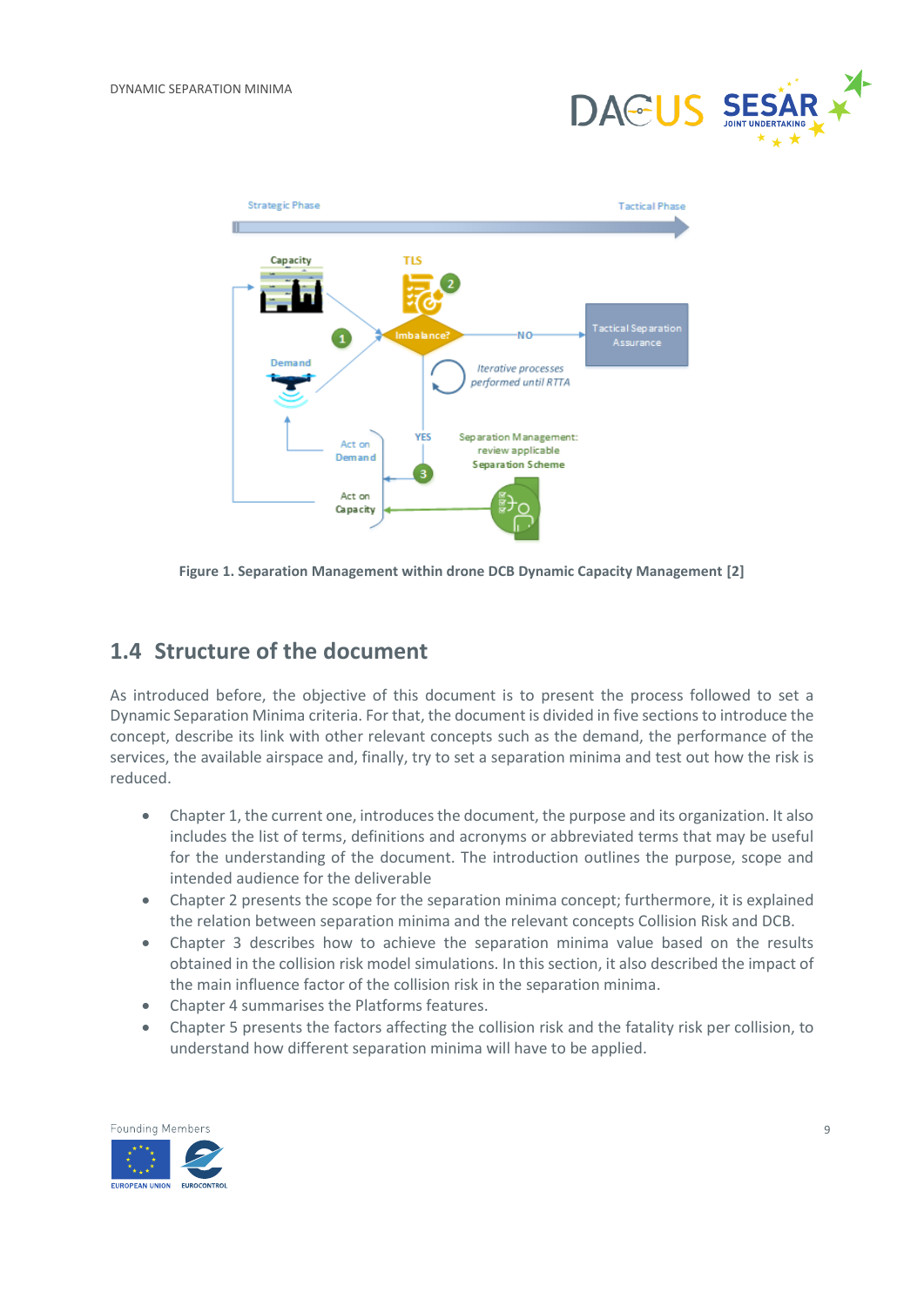

## <span id="page-9-0"></span>**1.5 List of Acronyms and abbreviations**

| <b>Acronym</b> | <b>Definition</b>                            |  |
|----------------|----------------------------------------------|--|
| <b>CNS</b>     | Communication, Navigation and Performance    |  |
| <b>CV</b>      | Control Volume                               |  |
| <b>DACUS</b>   | Demand and Capacity Optimisation in U-Space  |  |
| <b>DCB</b>     | Demand and Capacity Balance                  |  |
| <b>DCM</b>     | <b>Dynamic Capacity Management</b>           |  |
| <b>EASA</b>    | <b>European Union Aviation Safety Agency</b> |  |
| <b>GPS</b>     | <b>Global Positioning System</b>             |  |
| <b>GNSS</b>    | <b>Global Navigation Satellite System</b>    |  |
| <b>ICAO</b>    | International Civil Aviation Organization    |  |
| <b>SESAR</b>   | Single European Sky ATM Research             |  |
| <b>SBAS</b>    | Satellite Based Augmented System             |  |
| <b>TLS</b>     | <b>Target Level of Safety</b>                |  |
| <b>UAS</b>     | <b>Unmanned Aircraft System</b>              |  |
| <b>UAV</b>     | Unmanned Aerial Vehicle                      |  |
|                |                                              |  |

<span id="page-9-1"></span>**Table 1: List of acronyms and abbreviations**

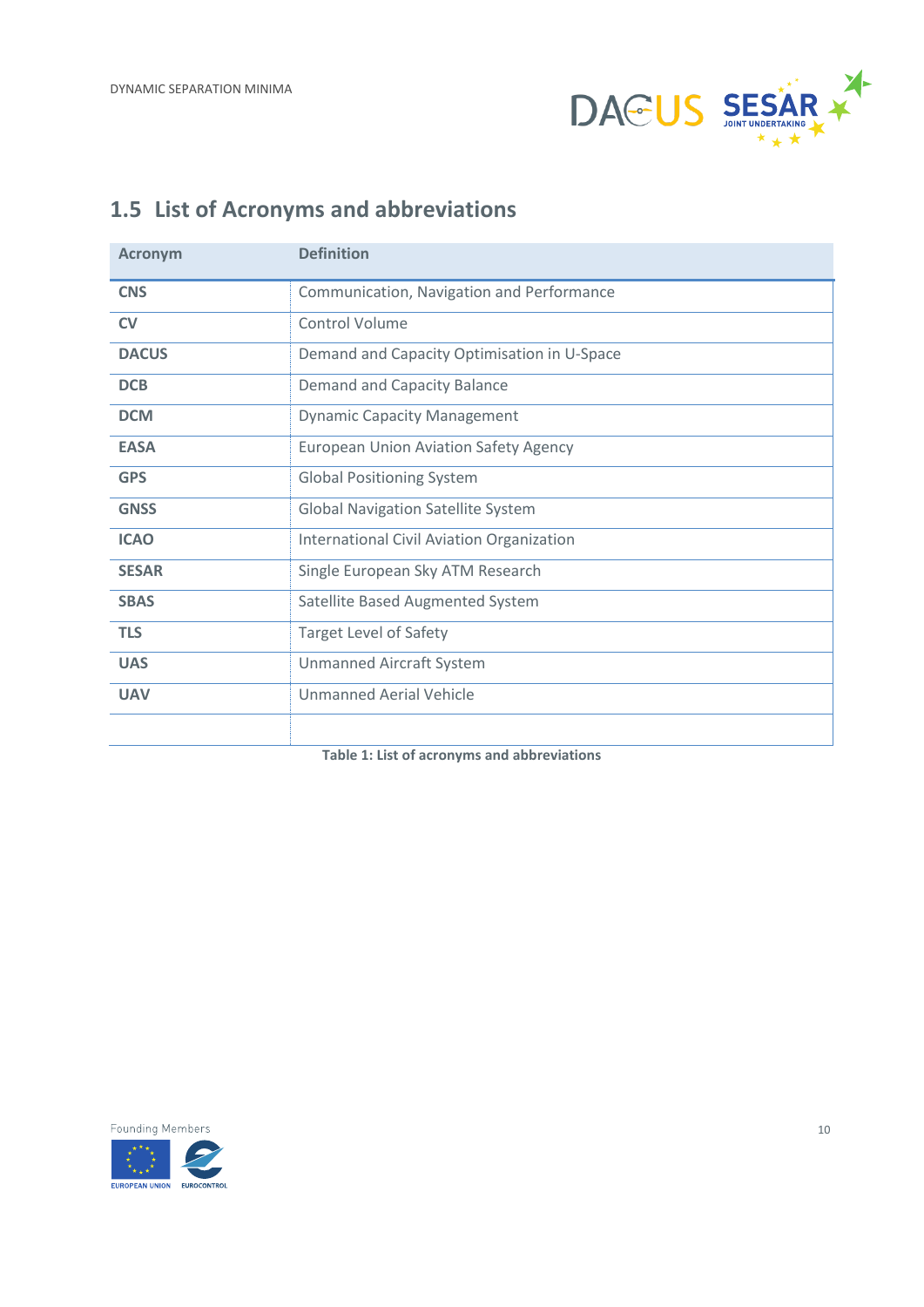

## <span id="page-10-0"></span>**2. Scope**

## <span id="page-10-1"></span>**2.1 Dynamic Separation Minima and Collision Risk**

Separation Minima concept refers to the minimum separation that must be maintained between two aircraft in a given operational environment to keep the operations safe. Even though assuring safety is always the main goal, operations also must be carried out in an efficient way. Therefore, separation minima should be adapted depending on the characteristics of the airspace; this is what dynamic separation minima concept pretends. This dynamic character gives the opportunity to react better on the demand or at certain temporal timeframe.

The main reason to set a minimum separation between aircraft is to assure that the risk of collision is kept low enough to meet a given target level of safety (TLS). This TLS could be set attending to different criteria. JARUS-SORA [1] states that the number of fatal injuries to third parties on the ground (per flight hour) is the best parameter that can embody the equivalence of risk, setting a TLS of 1E-6 fatalities/fh. Many other sources as the standard STANAG-AEP 4671 [3] follow a similar approach. Therefore, collision risk would be the input to determine the lethality risk on the ground (or in the air, in case aircraft with people on board are not segregated from drone operations) which is the value that must be kept below the defined TLS.

## <span id="page-10-2"></span>**2.2 Dynamic Separation Minima as part of Separation Management Process**

The DACUS project aims to develop a service-oriented Demand and Capacity Balancing (DCB) process to facilitate drone traffic management in urban environments. The project intends to integrate relevant demand and capacity influence factors (such as CNS performances availability), definitions (such as airspace structure), processes (such as separation management), and services (such as Strategic and Tactical Conflict Resolution) into a consistent DCB solution.

Dynamic separation minima play an important role in the separation management process defining what is the minimum distance the aircraft should keep between each other in every moment. The Uspace DCB process spans over various time frames from long-term planning to post-operations. Processes and measures at each frame are decided upon the analysis of a rolling demand and capacity picture increasing in accuracy up to the day/ time of operations (tactical phase). The [Figure 2](#page-11-1) represents the U-space services and main processes involved in U-space DCB [4]

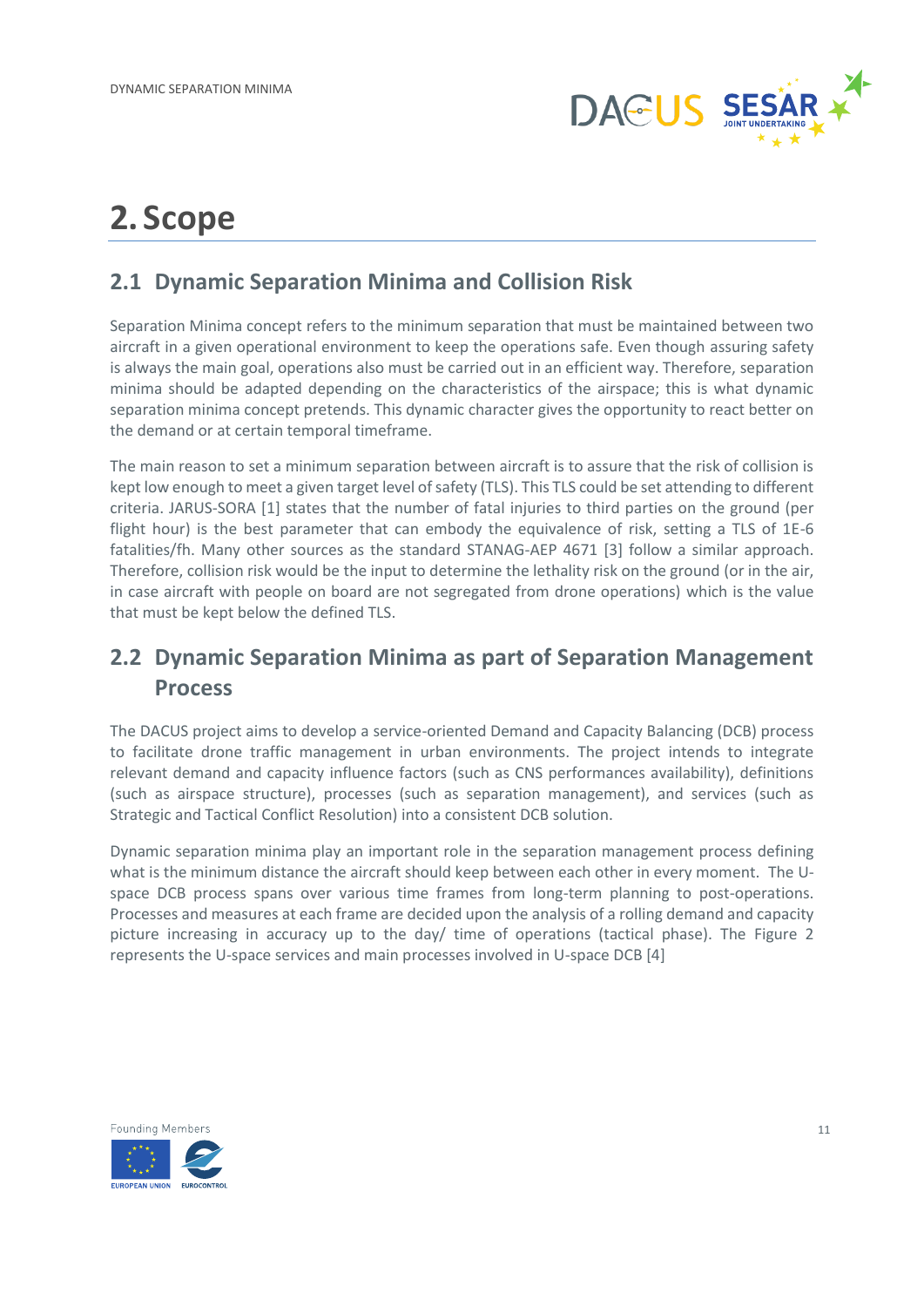



**Figure 2: U-space services and main processes involved in drones DCB**

<span id="page-11-1"></span>Within the blue box are the main internal processes of the Dynamic Capacity Management service, that lead to the identification of demand and capacity imbalances and the selection of solutions. Highlighted in green is finally the particular path that is relevant for separation management in terms of identification of applicable separation scheme.

To calculate the dynamic separation minima, several inputs must be considered, but all of them are referred to the collision and fatality risk: type and size of drones, non-segregated aircraft with people on board, population density and sheltering of the area overflown, CNS performances, etc.. Other elements like social impact or efficiency, could have an impact on the acceptable capacity, but not on separation which is established for safety reasons.

## <span id="page-11-0"></span>**2.3 Application of Collision Risk Model to the definition of a Dynamic Separation Minima**

The process of balancing the capacity and demand in the airspace is an iterative process which pretends to continuously adapt to the environment where operations are going to happen. In this sense, if manned aircraft or other air vehicles carrying people on board are segregated from the rest of UAS, the only risk of common drone operations will be the ground risk, i.e., the likelihood of killing uninvolved people on the ground due to a drone failure or to a collision; therefore, the total capacity of a certain volume of airspace can be estimated by means of a collision risk model.

However, as explained, the acceptable capacity would not only depend on the collision risk, but also on the population density and sheltering factor on the ground, and the features of the drones (size, weight, speed). When combining these factors and comparing to the TLS, we can determine the maximum acceptable collision risk in a certain volume of airspace.

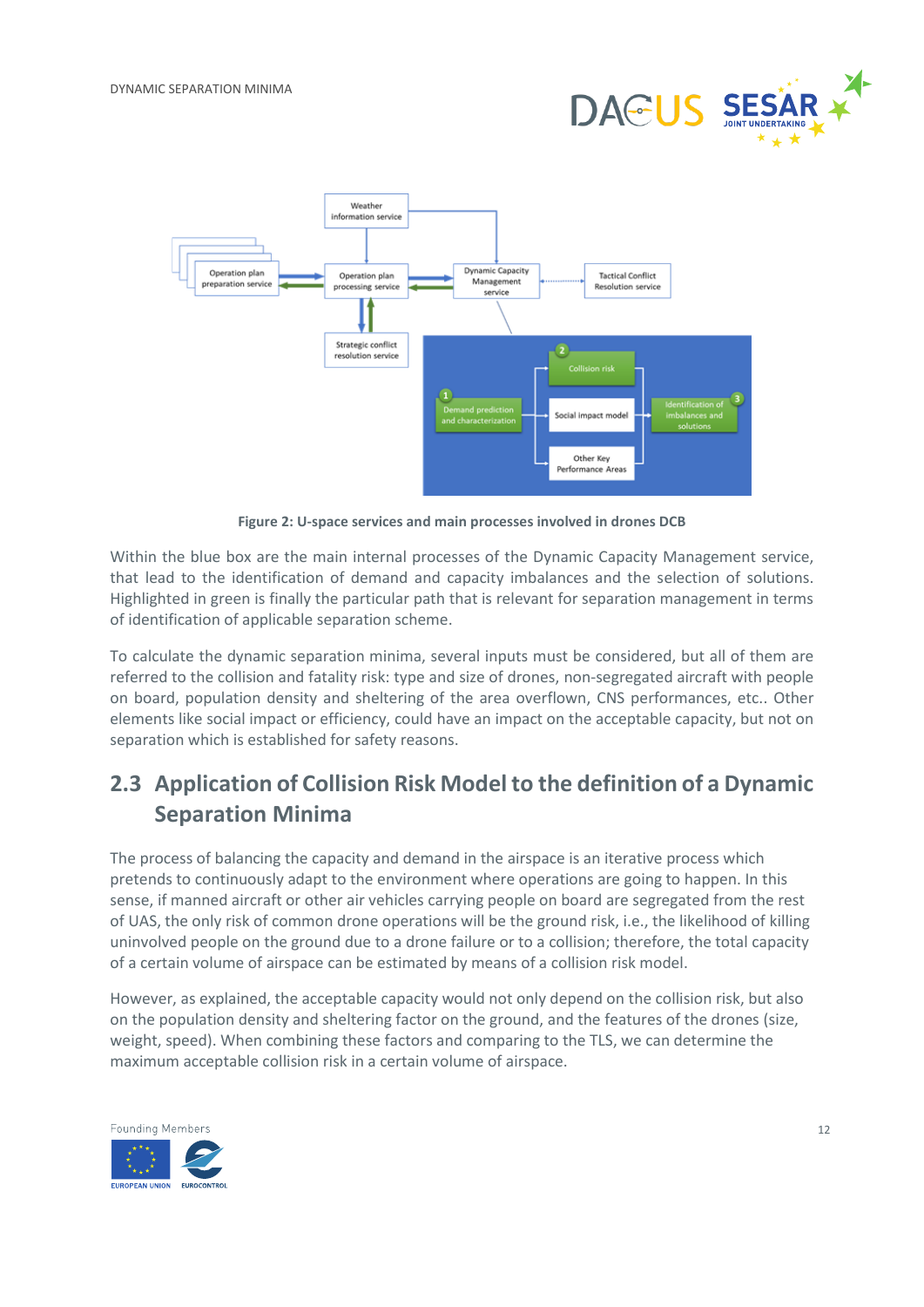

Additionally, the collision risk will depend on the ability of the drones to follow the intended trajectories and on the capability of U-Space systems to detect and prevent conflicts, which depends on the update rate of the drones' position reports and the tracking accuracy. In summary, the collision risk depends on the CNS infrastructure performances.

Therefore, in the context of the DACUS Project, **Dynamic Separation Minima defines the way to cope with temporary variations. These variations may be the result of changes in weather, changes on the population density in a certain area<sup>1</sup> , CNS performances degradations or type of drones overflying the area**, among others. In this document, the definition of separation minima will be focused on CNS performance, population density and type of drones.

On the other hand, Separation Minima is usually considered as a pairwise distance between two aircraft. Logically, the minimum distance required to avoid a conflict between two aircraft depends on their relative speed-vectors; i.e. the distance required between two aircraft flying in parallel would be much lower than for two aircraft flying in opposite directions.

This concept of separation based on the relative speeds of aircraft is perfectly applicable for manned aircraft, as they fly usually following fixed routes and in structured air spaces. However, drone operations are very different from manned aviation: in many cases, the objective of the flight is not to go from one place to another, but to follow a specific trajectory to gather the required data; the size and maneuverability of drones (usually multirotor) is very different from fixed wing manned aircraft, etc… Therefore, structured airspaces and predefined routes are not easily applicable for drones, which obtain the maximum benefits when flying free-routesas there would be many contradictory requirements with surrounding aircraft (see [Figure 3](#page-13-0) below). This is why, **the DACUS project will consider common separation minima for a whole airspace, as a reference framework to keep the fatality risk below the TLS, while increasing the capacity**.

As a consequence, trying to keep a certain separation minima depending on the relative speed of each pair of drones is not really feasible in a congested drone airspace.

<sup>&</sup>lt;sup>1</sup> Sheltering factor, i.e., the structures protecting the population from drones falling over them (e.g. buildings, trees, etc.), is assumed to be static.

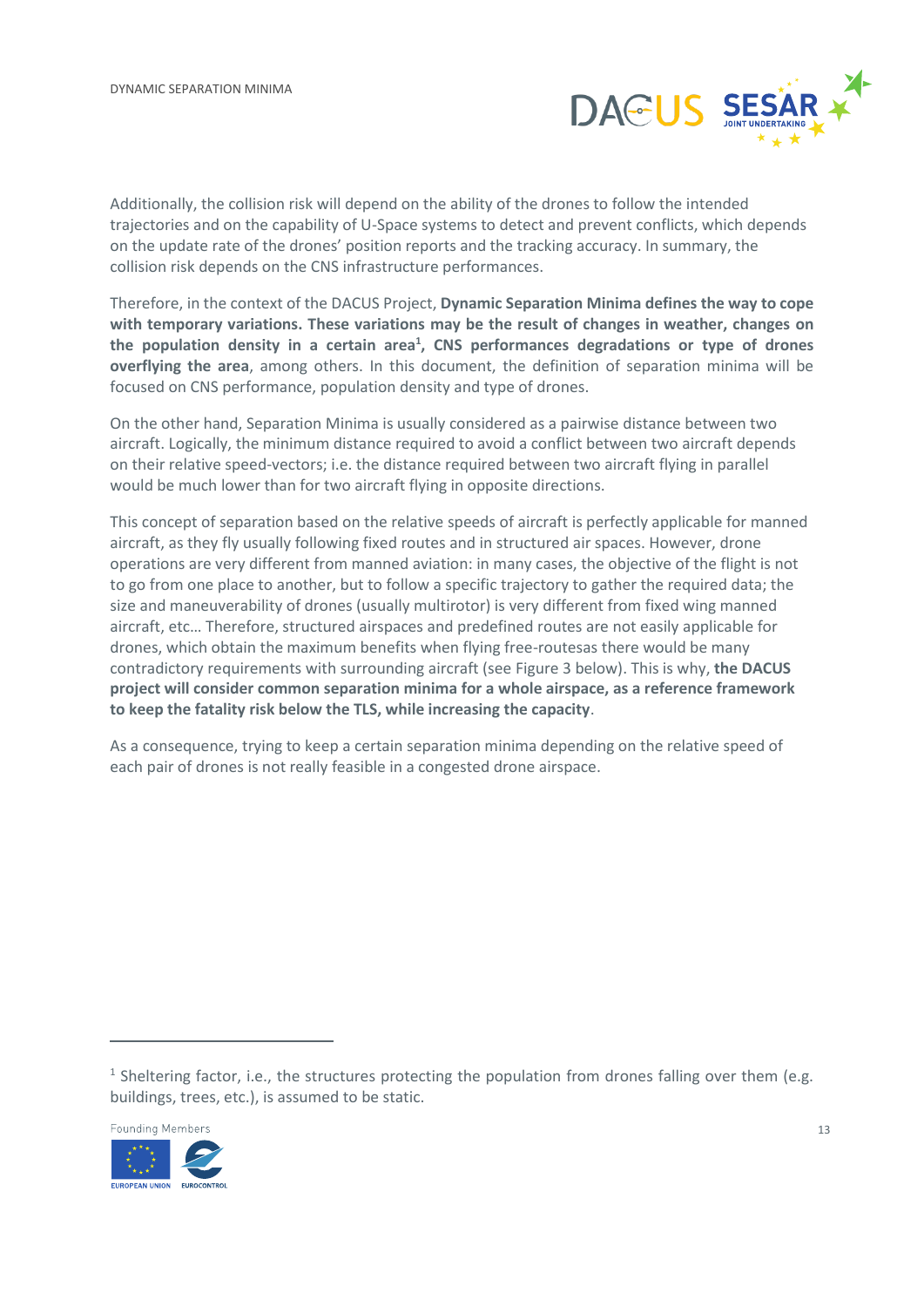



<span id="page-13-0"></span>**Figure 3. Complexity of applying pairwise separation in high-density drone operation environment**

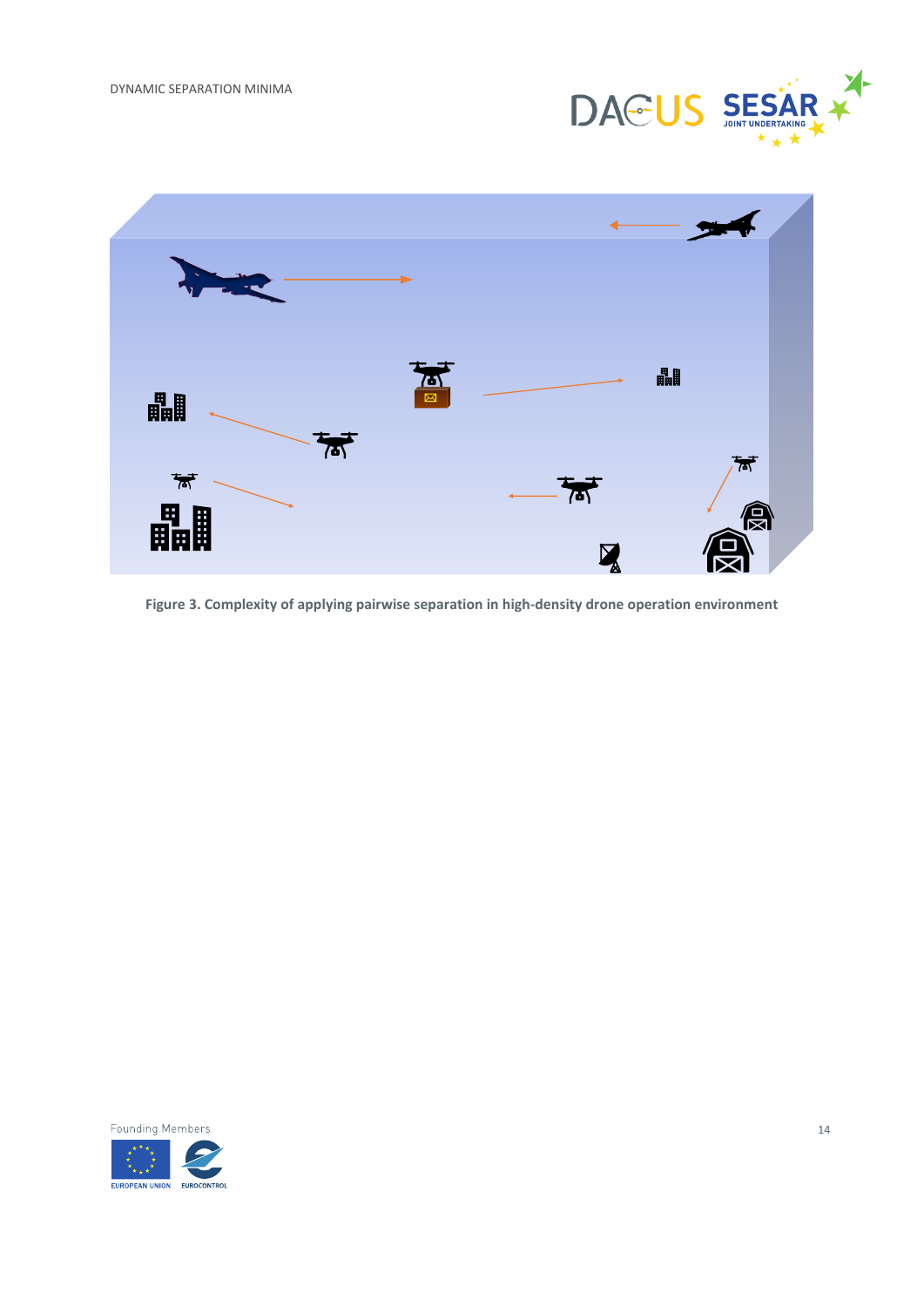

## <span id="page-14-0"></span>**3.Analysis of the Separation Minima Impact on Collision Risk**

The DCB process has different stages along the time and, at each of them, the separation minima must be set using different methods. Regarding that, two approaches can be followed: on the one hand, a large minimum separation and highly structured airspace can be considered from the beginning and gradually reduced it based on the demand until the risk reaches the TLS. On the other hand, a nonstructured scenario with no separation minima can be considered and, as the density of aircraft rises or the conditions worsen, minimum separation requirements are established. The first one could be safer but not actually efficient, so it is very conservative, as shown in the Metropolis project [5]. For that, and since the objective of the DACUS project is creating an efficient and balance process, the latter is the one followed in this document.

The procedure therefore is, as starting point, no minima separation is considered in the DCB process until the risk reach the TLS. Once the demand is expected to be high enough to reach the acceptable level of safety, some mitigations are applied. However, this process is complex when the operations are not defined but only predicted; which is the case at strategic phase. Therefore, the way to proceed is using a collision risk model at strategic phase which simulates a large number of random scenarios in order to have a representative picture of the expected scenario. Once the model is run, the output must be analyzed and translated into a required minima separation. To achieve that, it is essential to study and understand how each factor present in the scenario impacts on the collision risk and, therefore, how they impact on the separation minima.

The collision risk model developed in DACUS has the main goal of identifying the maximum acceptable capacity of a given airspace. This model is further detailed in the deliverable D3.2 (reference); however, the primary characteristics of the model are described below in order to understand the effect it has in the definition of separation minima.

## <span id="page-14-1"></span>**3.1 Impact of Initial Separation and Time to minimum closing distance on the Collision Risk**

To evaluate the impact of the initial separation and the time to minimum closing distance on the collision risk, firstly, a fully random scenario is simulated as depicted hereafter in [Figure 4](#page-15-0) (left). After obtaining the results of the simulations, different initial separations are applied between UAVs to evaluate the impact the initial separation has in the collision risk [Figure 4](#page-15-0) (right).

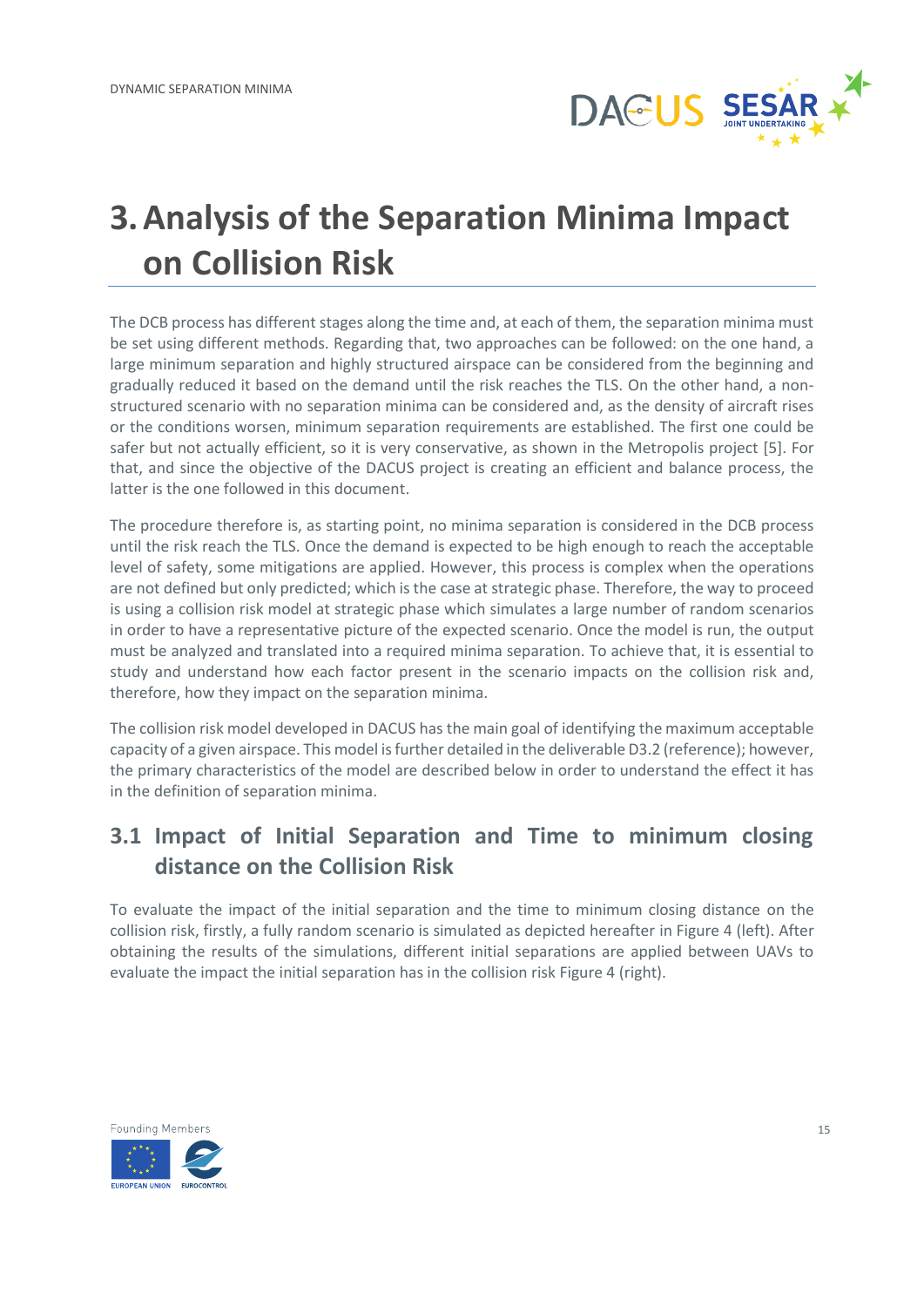



**Figure 4. Position of UAVs at t=0 with no separation (left) and with separation (right)**

<span id="page-15-0"></span>Before continuing with the results and the application of the measurements, some key concepts are introduced:

- **Time to minimum closing time**: It is the time elapsed since the simulation begins until the aircraft are at the point of minimum distance between them. In the



**Figure 5. Graphical representation of time to minimum closing point**

<span id="page-15-1"></span>- **Initial separation:** It is the distance between the UAVs in the beginning of the simulations (t=0).

As part of the process to obtain the required minimum distance, we start simulating a totally random scenario with no separation as depicted in [Figure 4](#page-15-0) (left), free flight trajectories, within the control volume and number of collisions is obtained. [Table 2](#page-16-1) presents the inputs considered in these simulations:

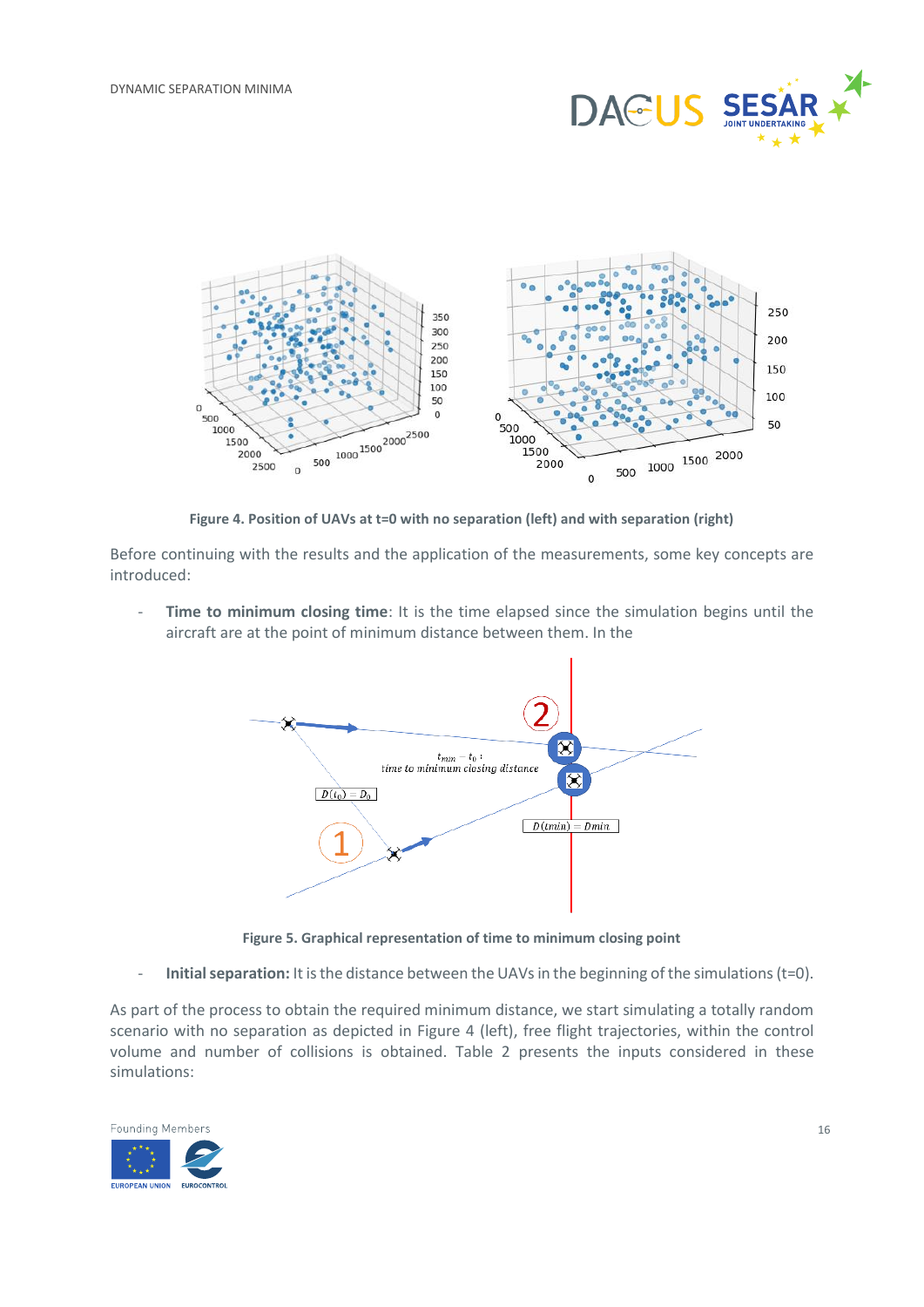

|                              | Position $(x, y, z)$                                                                      | Speed $(v)$       | <b>Horizontal</b><br>direction<br>$(\theta)$ | <b>Vertical</b><br>direction<br>$(\boldsymbol{\phi})$ | <b>Safety</b><br><b>Margin</b> |
|------------------------------|-------------------------------------------------------------------------------------------|-------------------|----------------------------------------------|-------------------------------------------------------|--------------------------------|
| <b>Without</b><br>separation | Random                                                                                    | Random            | Random                                       | $0^\circ$ -5 $^\circ$ when<br>v<25m/s                 |                                |
| <b>With</b><br>separation    | cells<br>Random<br>within<br>defined to assure the<br>minimum<br>separation<br>considered | up to $25$<br>m/s | between 0°<br>and 360°                       | $5^{\circ}$ -90 $^{\circ}$ when<br>v>5m/s             | 10 <sub>m</sub>                |

**Table 2: Inputs considered in separation simulations**

<span id="page-16-1"></span>Next, the results of the simulations are presented for the scenario without separation and with separation. More detailed description of the collision risk model could be found in deliverable D3.2 Capacity Models in support of DCB [6].

### <span id="page-16-0"></span>**3.1.1 Without separation**

Once the simulations are run, histograms are generated that allow to know what was the distance at which most of the aircraft which collided were from each other at the beginning of the simulation and how much time (in seconds) it took to get the closest point.

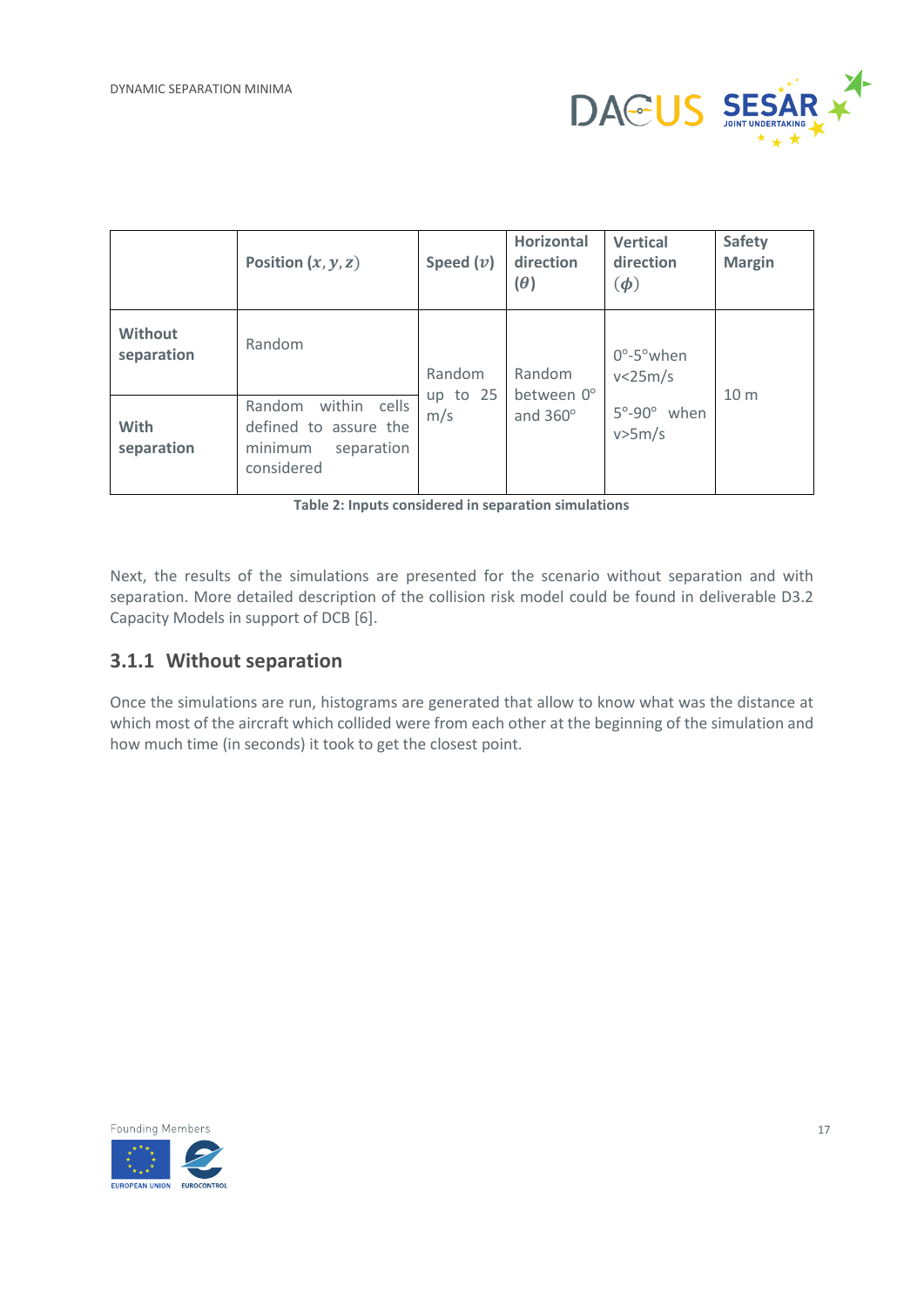



**Figure 6. Results without separation**

<span id="page-17-1"></span>It can be observed that most of the collisions occur in the first seconds of the simulation given that separation is not applied. The objective of setting a minimum separation is to delay them in time so they can be detected and then avoided. In the next section, it is explained the process followed to set the separation and the improvements introduced by it.

#### <span id="page-17-0"></span>**3.1.2 With separation**

Hereafter, the process to set the separation is explained and some relevant concepts are introduced. To place the aircraft in the control volume, it is divided in small cells. To set a minimum separation, the dimensions of the control volume are determinant, so the maximum capacity or the minimum separation can be established but not at the same time.

In the simulations carried out, the dimensions of the control volume are:

 $LENGTH_{CV} = 2500$  m  $WIDTH_{CV} = 2500 m$ 

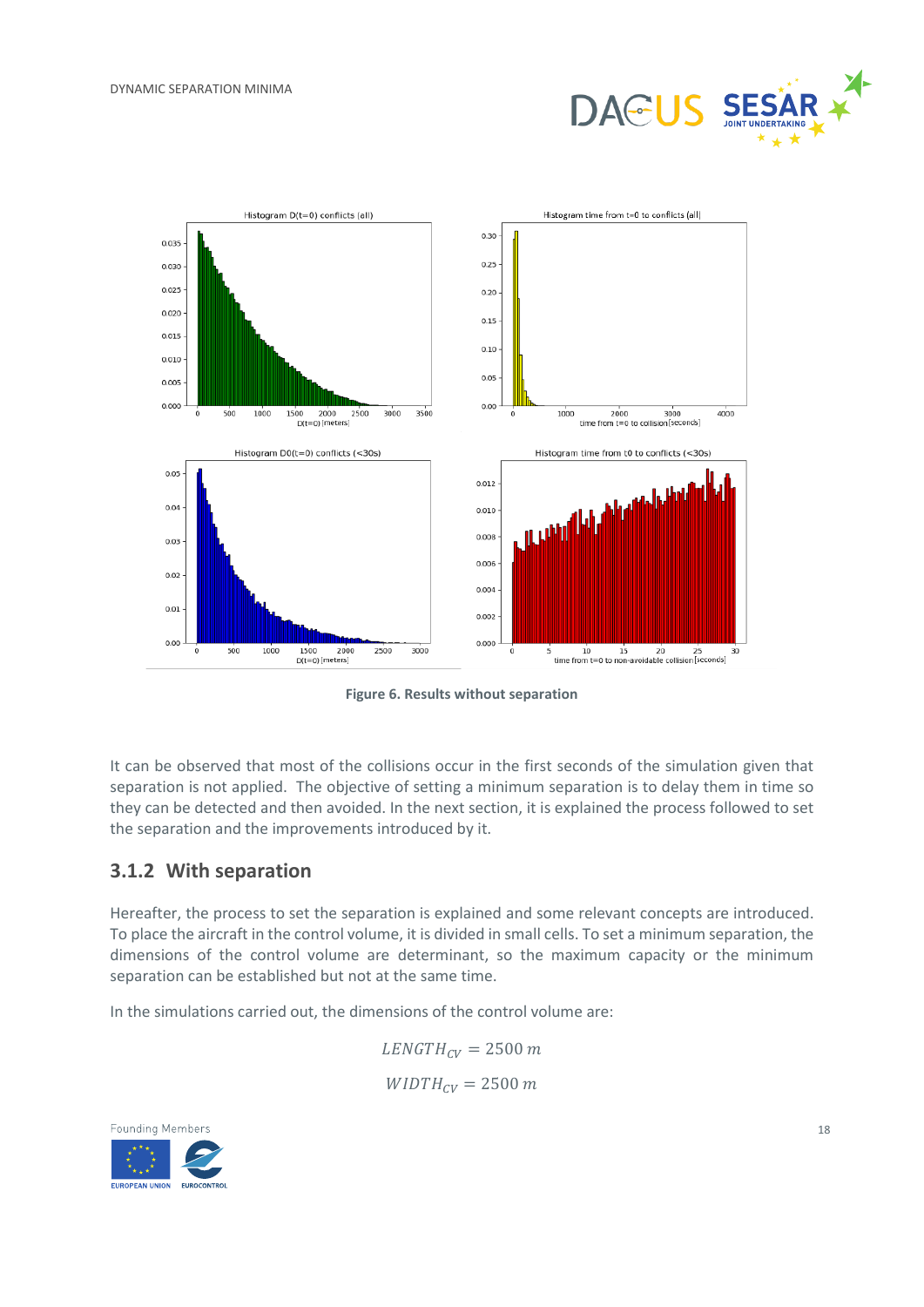

$$
HEIGH_{CV} = 2500 m
$$

Therefore, the number of cells in each direction will be:

$$
NUM_{EELLSx} = int\left(\frac{LENGTH_{VC}}{CELL_X}\right)
$$

$$
NUM_{CELLSy} = int\left(\frac{LENGTH_{VC}}{CELL_Y}\right)
$$
  

$$
NUM_{CELLSz} = int\left(\frac{HEIGTH_{VC}}{CELL_Z}\right)
$$

where  $\text{CELL}_X, \text{CELL}_Y, \text{CELL}_Z$  are the dimensions of the cells in each direction. In case the aircraft are placed in the center of the cells, the separation will be equal to the dimensions of the cells.

It is evident that the dimensions of the control volume will determine the maximum number of cells that can be placed, it is, the maximum number of aircraft that will be able to keep the minimum separation between them. On the other hand, to emplace a given number of aircraft keeping a determined minimum separation, a certain volume of airspace is needed.

$$
NUM_{AC}(CELL_XCELL_YCELL_Z) = L_{CV}, W_{CV}, H_{CV}
$$

Since the objective is keeping the scenarios random, the separation is applied at t=0 but the aircraft can fly in all directions. The process followed to place the aircraft is the following:

- Each aircraft is placed in the center of a cell so that there is only one aircraft per cell
- Starting from the center of the cell, the position of aircraft will be a random position within the cube with dimensions:  $\frac{CELL_X}{2}$ CELLY 2  $\mathcal{C}\mathcal{E}\mathcal{L}\mathcal{L}$  $\frac{22}{2}$  so the aircraft are not completely ordered but keeping a minimum distance.

Therefore, the **minimum separation** between the aircraft in direction x, y, z will be:

$$
minimum SEP_X = \frac{CELL_X}{2}
$$
  

$$
minimum SEP_Y = \frac{CELL_Y}{2}
$$
  

$$
minimum SEP_Z = \frac{CELL_Z}{2}
$$

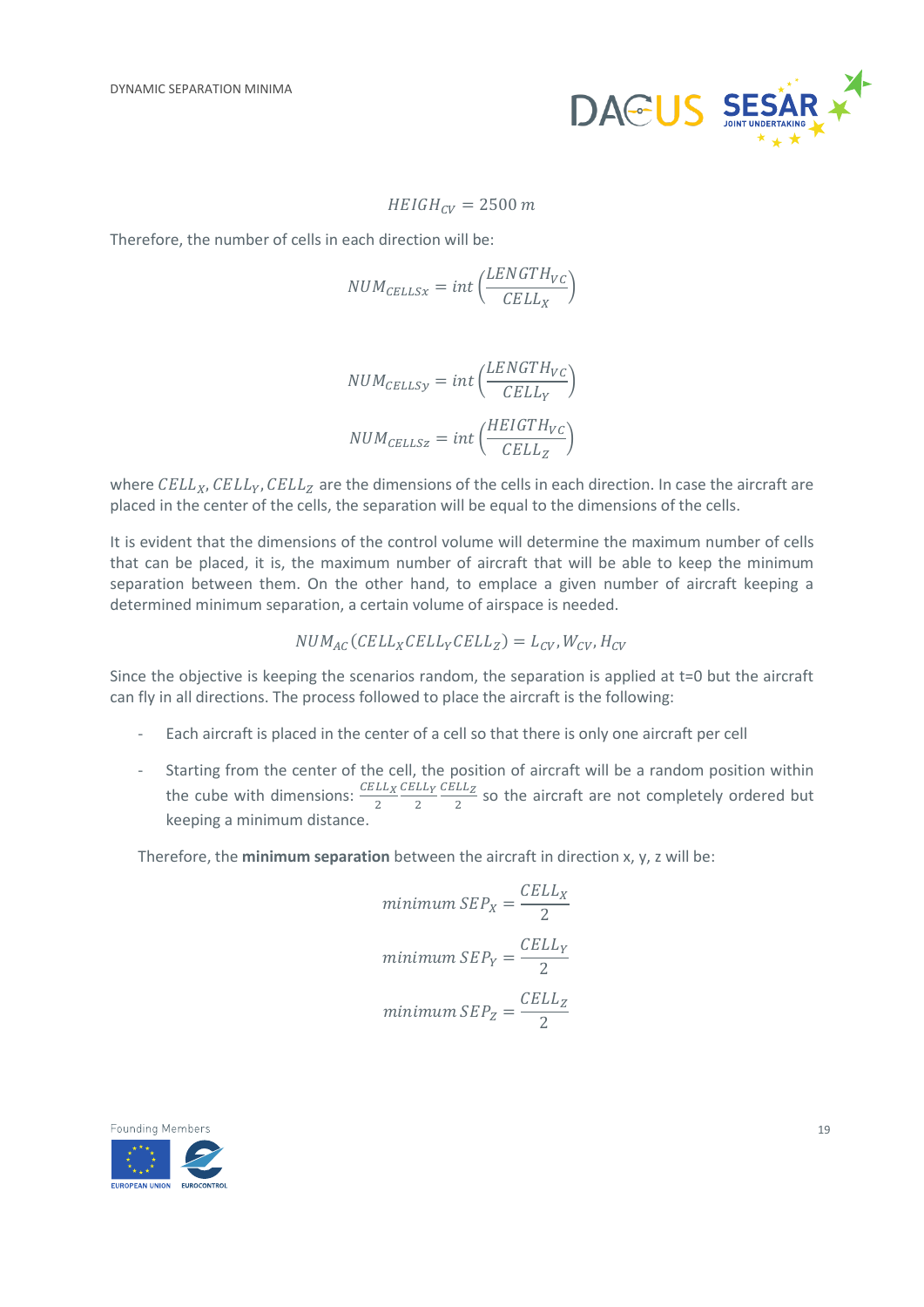





Hereafter in [Table 3,](#page-20-0) it is presented the results without separation and with different separations for 100 aircraft and 100000 simulations:

| <b>Separation</b><br>(x,y,z) | <b>Number of</b><br>conflicts | <b>Number of</b><br>conflicts in the<br>first 30 seconds | <b>Risk of conflict</b> | <b>Risk of conflicts</b><br>in the first 30<br>seconds |
|------------------------------|-------------------------------|----------------------------------------------------------|-------------------------|--------------------------------------------------------|
| Without                      |                               |                                                          |                         |                                                        |
| separation                   | 57284                         | 4539                                                     | 0.15000175              | 0.011885656                                            |
| 25,25,25                     | 57487                         | 4567                                                     | 0.15053331              | 0.011958976                                            |
| 50,50,25                     | 56479                         | 4119                                                     | 0.1478938               | 0.01078586                                             |
| 50,50,50                     | 60946                         | 4684                                                     | 0.15843847              | 0.012176776                                            |
| 100,100,25                   | 54262                         | 3647                                                     | 0.14208845              | 0.009549898                                            |
| 100,100,50                   | 57136                         | 4058                                                     | 0.1496142               | 0.010626127                                            |
| 250,250,25                   | 49480                         | 2634                                                     | 0.12956648              | 0.006897294                                            |

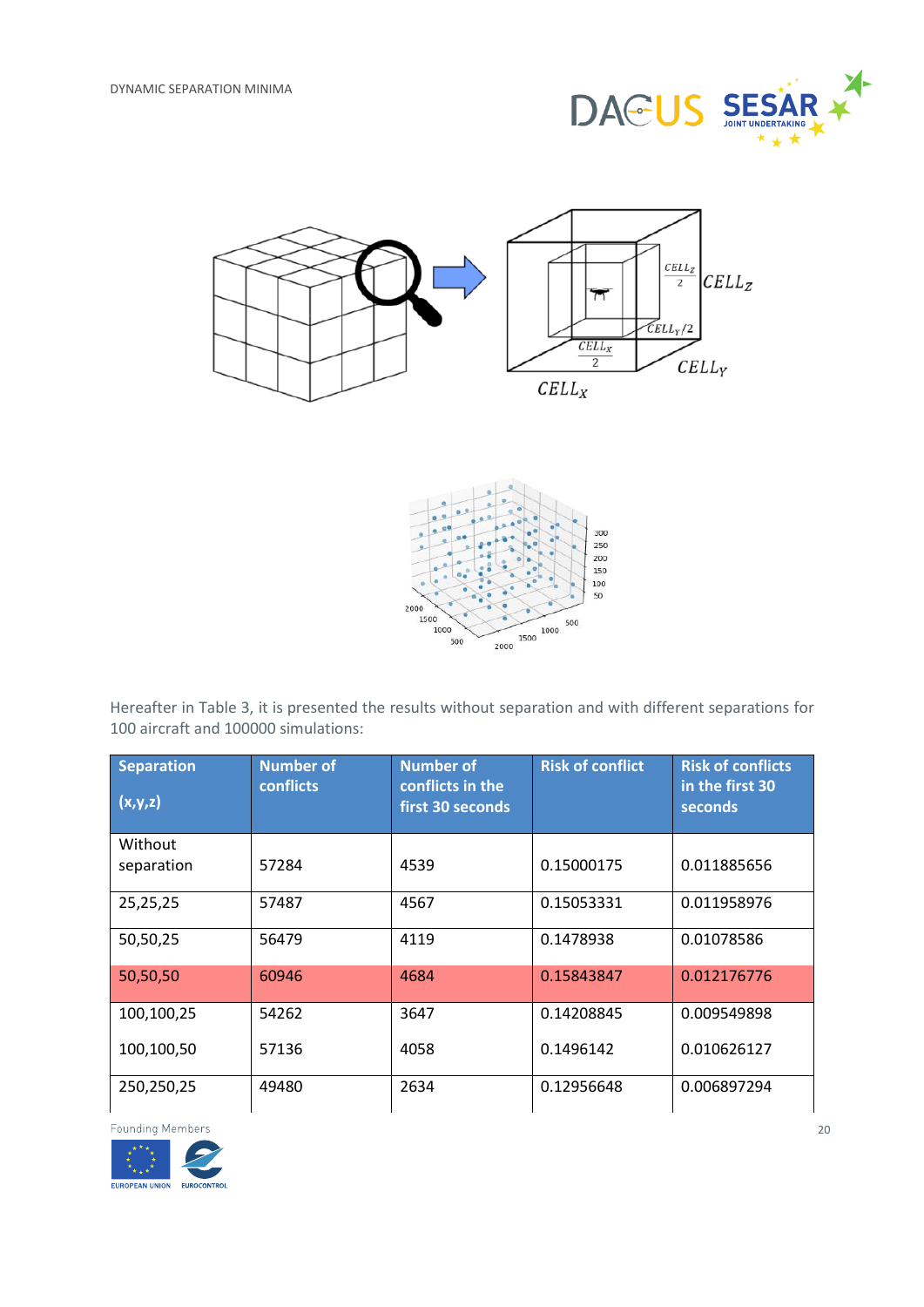

| 250,250,50 | 50021 | 2519 | 0.13098312 | 0.006596159 |
|------------|-------|------|------------|-------------|
| 500,500,25 | 45292 | 1658 | 0.11859994 | 0.004341577 |
| 500,500,50 | 42590 | 984  | 0.11152459 | 0.002576666 |

**Table 3: Conflicts calculated for different separation values**

<span id="page-20-0"></span>In the table, several trends could be highlighted:

- As the horizontal distance increases, the overall collision risk decreases.
- However, for the same horizontal separation, when vertical separation increases too much, the collision risk increases. The reason is that, as the scenario is defined, horizontal trajectories ( $\phi \leq 5^{\circ}$ ) are more likely than vertical ones. Therefore, since the vertical separation is enough (provided that the minimum separation is higher than the safety margin), it is preferable to have more flight levels with less vertical separation but less congested.
- The trend presented before is reversed when the horizontal separation increases very much (500 m). This is because, even having less levels, the dimensions of the cells are bigger so there are less overlaps vertically.

After, the results for the best (500 m, 500 m, 50m) and the worst scenario (50 m, 50 m, 50 m) according to the previous table are presented and analysed. The results depicted are the distances between the aircraft which enter in conflict and the time it takes to the conflict are presented. These two outputs are represented for all the potential conflicts and for those which occur within the first 30 seconds. Several things could be appreciated in them:

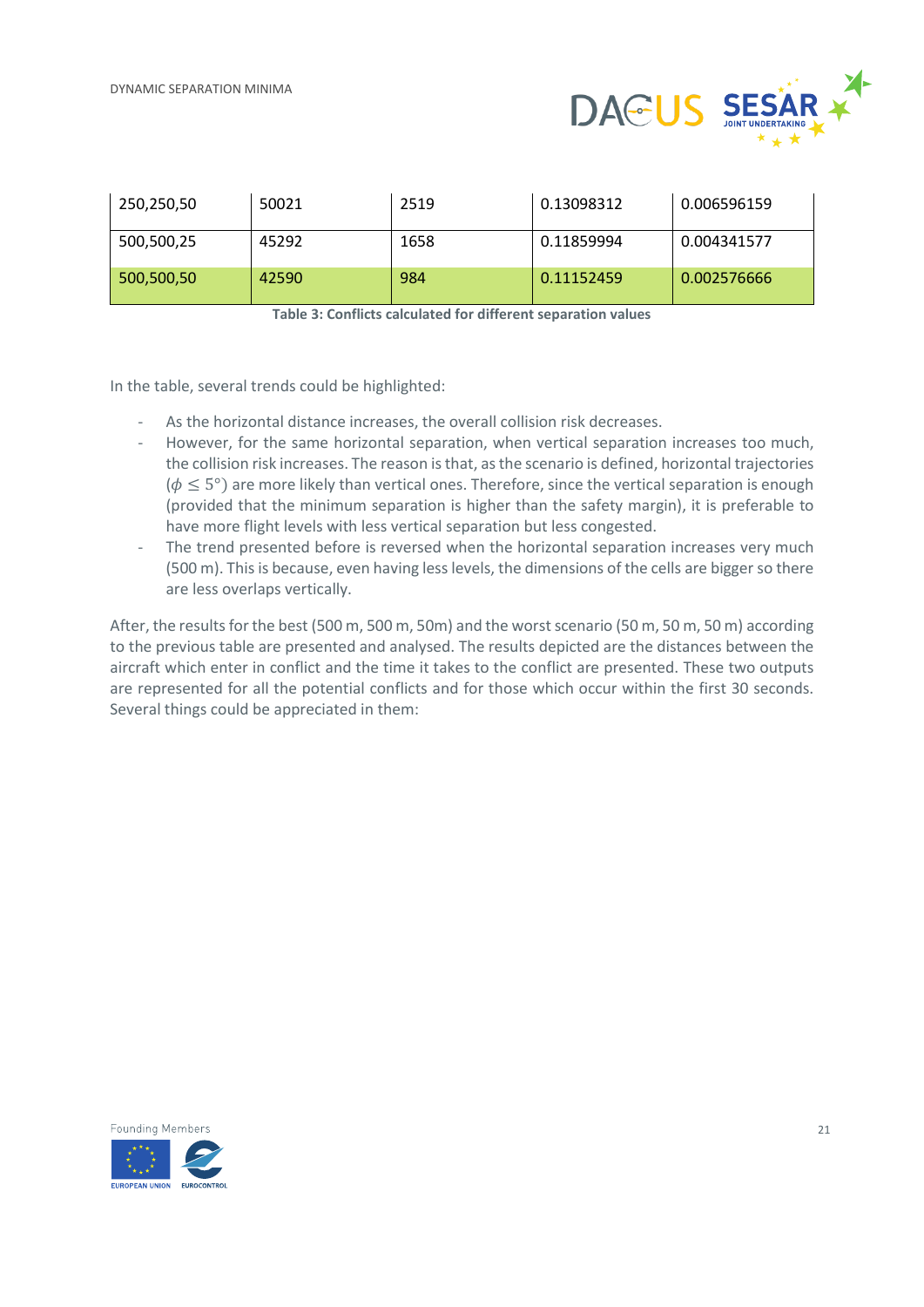



**Figure 7. Results with initial separation of 500 m, 500 m and 50 m**

<span id="page-21-0"></span>Firstly, in the first graph, it is represented the distance at which the aircraft that have a conflict were in the beginning of the simulation. Since the dimensions of the cells were 500m, 500m, 50m, most of the aircraft were at distances multiple of minimum separation. The ones below 500m are these that enter in a conflict in the vertical direction.

Regarding the conflicts which occur before 30 s, most of them occur after 20 seconds, so it is a considerable time to react.

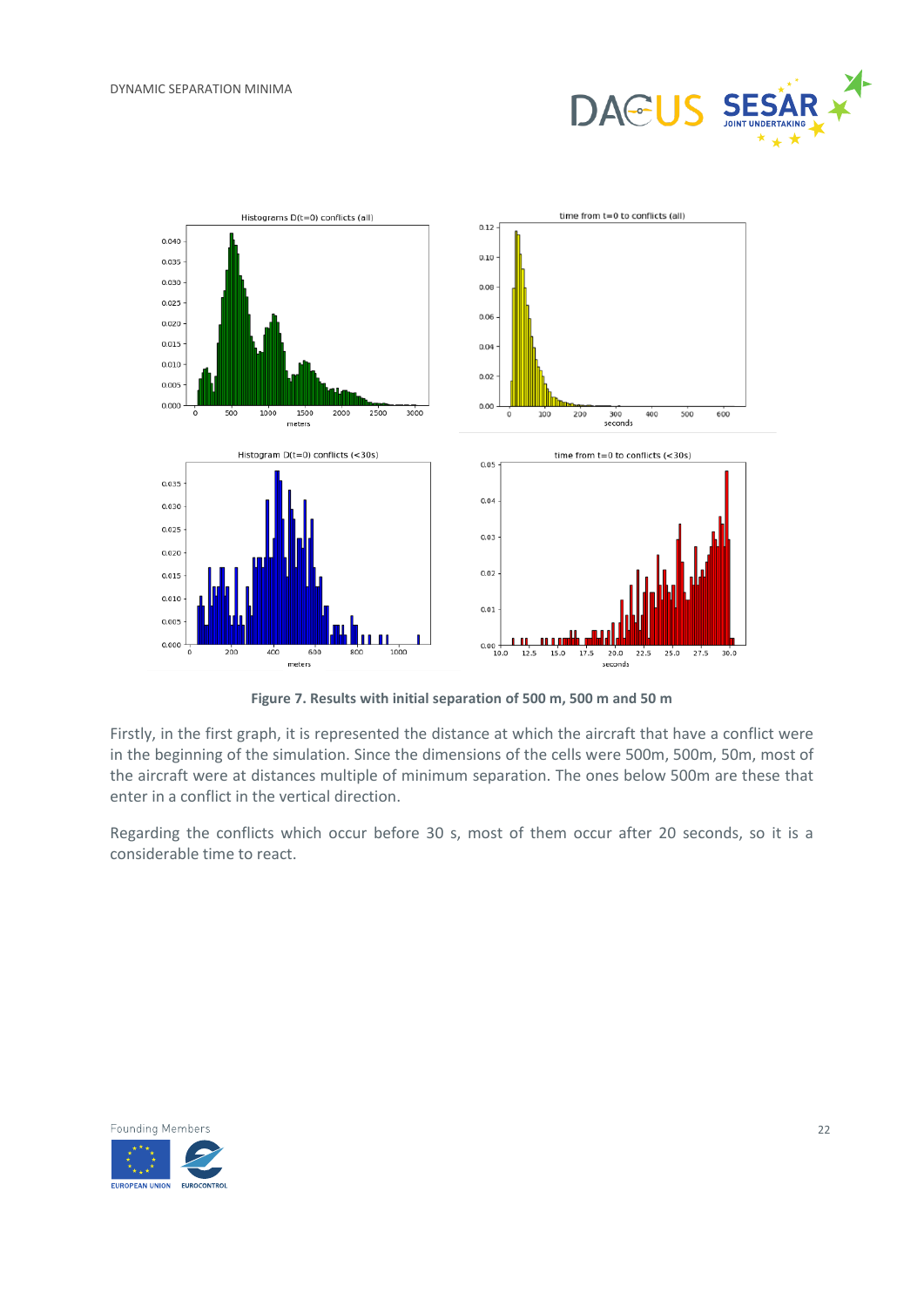



**Figure 8. Results with initial separation of 50 m, 50 m and 50 m**

<span id="page-22-0"></span>It can be observed that these separations are not enough since most of the collisions occur in the first seconds of the simulation. The trend of the graphs is similar to the case without separation.

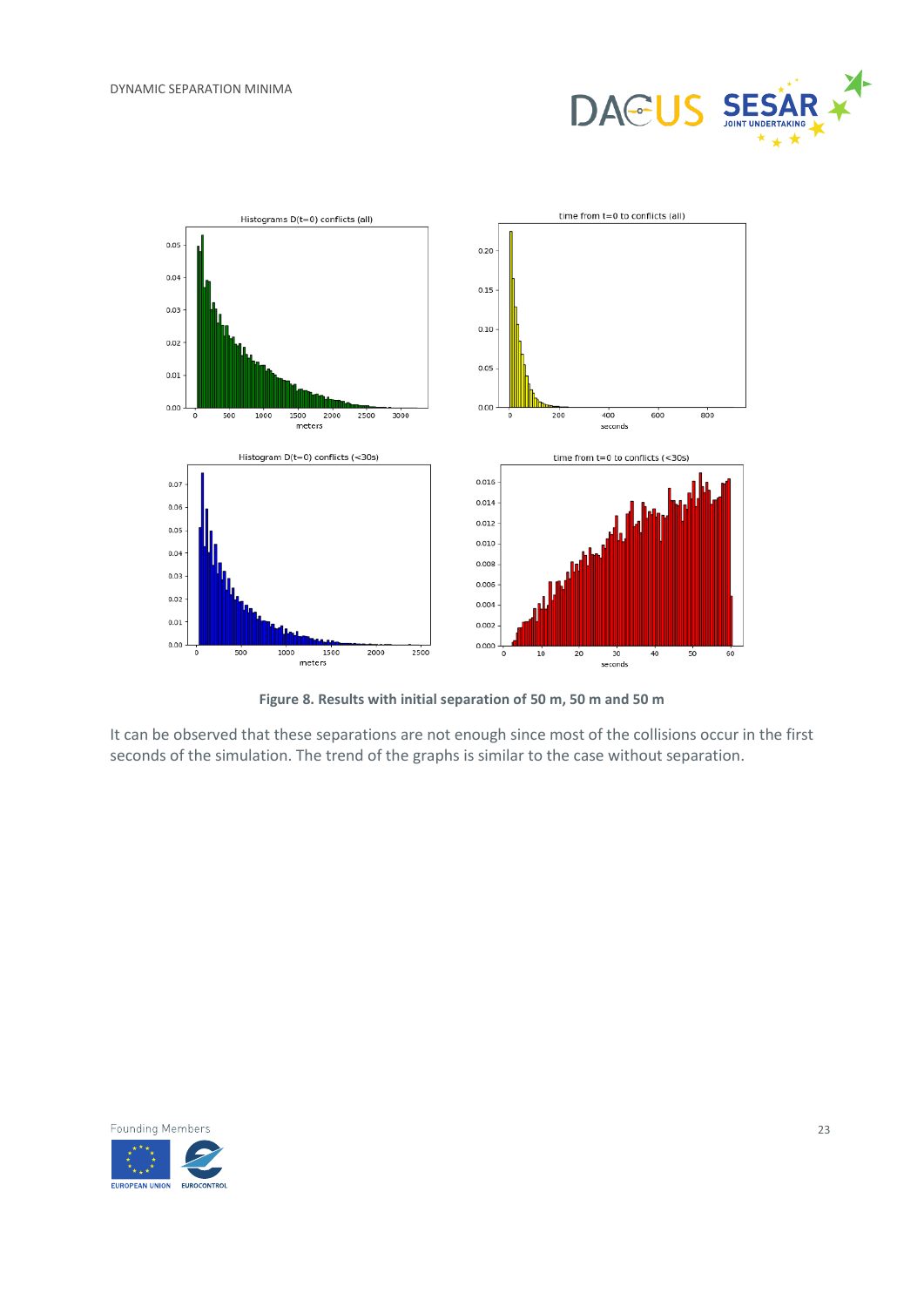

## <span id="page-23-0"></span>**4.Impact of main influence factors on fatality risk**

As explained, the collision risk is not the only factor which determines the maximum acceptable capacity. The lethality per collision is the second part of the total risk, so it will have a critical impact on the separation requirements to assure that the total fatality risk is below the TLS.

The probability of fatal injuries to third parties on the ground is, therefore, calculated by multiplying the probability of collision and failure with the probability that, if a collision were to occur, the UAV would fall on a person (as a function of population density [7]) and the probability that the injury provokes a fatality (as a function of drone characteristics and sheltering factor [8]). This concept is based on the SORA [1] likelihood of harm estimation and is represented schematically i[n Figure 9.](#page-23-1) Note that collisions between UAVs and manned aircraft were not initially considered in the model, as the DACUS project only considers a fully segregated drone environment with no people on board.



<span id="page-23-1"></span>**Figure 9. Schematization of the process for calculating the probability of fatal injuries to third parties on the ground**

So, once identified the effect of separation on the conflict risk, it is necessary to consider the rest of the factors affecting the collision risk and the fatality risk per collision, to understand how different separation minima will have to be applied in a certain volume of airspace depending on the different factors conditioning the scenario, which are mainly:

- CNS performances, which impacts on the collision risk
- Population density, which impacts on the fatality per collision
- Aircraft features, which also impacts on the fatality per collision

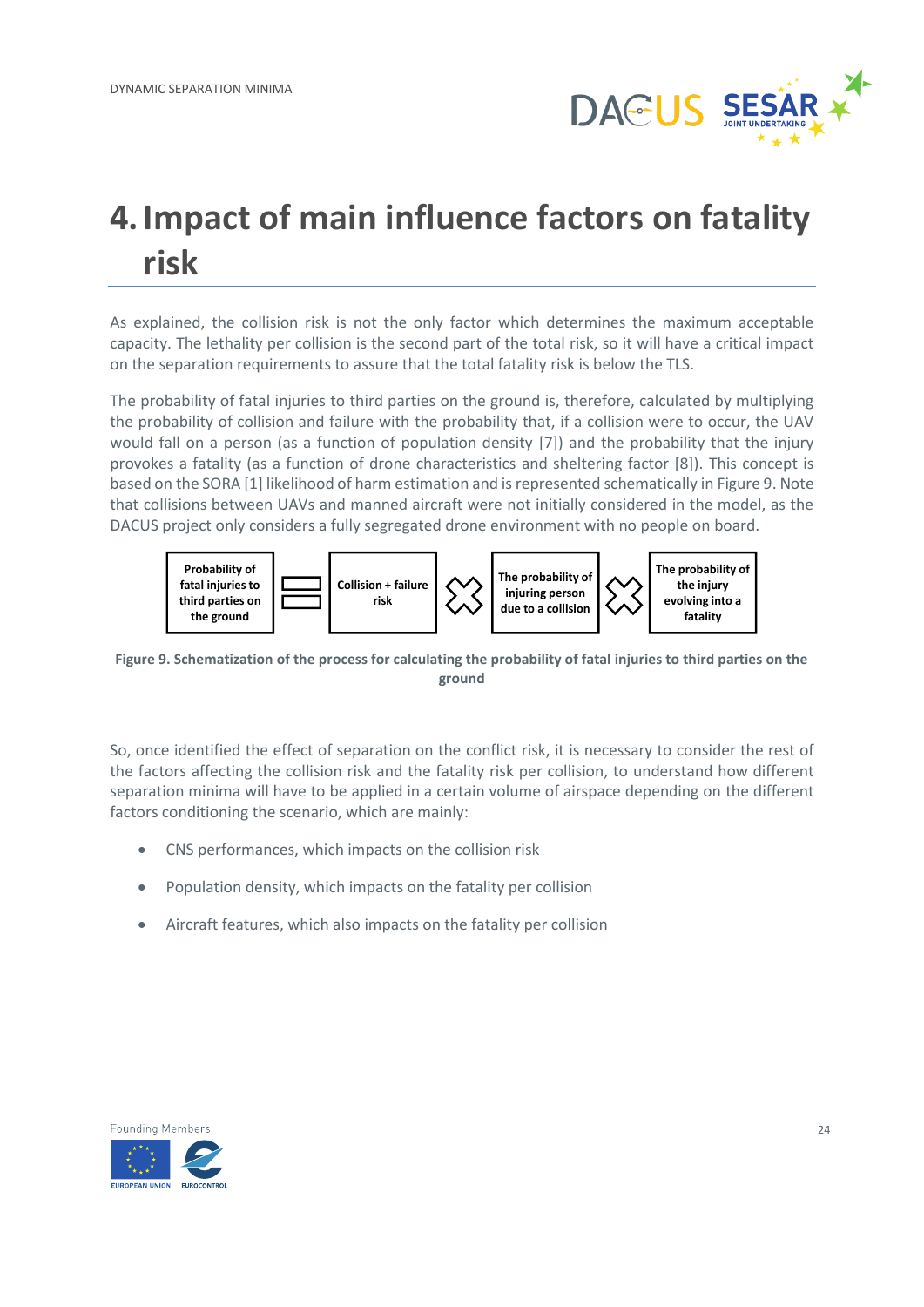

### <span id="page-24-0"></span>**4.1.1 Factors with affect the collision risk: CNS Performance**

#### <span id="page-24-1"></span>**4.1.1.1 Communications update rate**

The collision risk has been obtained for different position report update rates to determine the effect on the risk of this factor. The results are presented in [Table 4](#page-24-3) which shows that the collision risk increases with the update rate (lower update frequency) when there is U-space in place and that if communication is lost the collision risk is ten times greater.

| <b>Communications</b><br><b>Update Rate</b> | Non-avoidable collisions (by a U-<br>space Tactical Deconfliction Service) |
|---------------------------------------------|----------------------------------------------------------------------------|
| 1 <sub>s</sub>                              | 2.86E-03                                                                   |
| 3 <sub>s</sub>                              | 4.68E-03                                                                   |
| 5 <sub>s</sub>                              | 7.60E-03                                                                   |
| <b>No communications</b>                    | 3.40E-02                                                                   |

**Table 4: Communication update rate impact on collision risk**

<span id="page-24-3"></span>Therefore, changes in the communications update rate would require different separation minima to absorb the same capacity in a certain volume of airspace and much greater separation if communications are suddenly lost.

#### <span id="page-24-2"></span>**4.1.1.2 Navigation accuracy**

The impact of navigation accuracy on the ability to detect conflicts has been also tested by means of the collision risk model. Given that the position reported by the drone will differ its real position, part of the avoidable collisions will not be prevented if the U-space service is not able to detect them. The remaining collision risk will be calculated from the sum of the unavoidable collisions and the nondetected avoidable collisions. This means that the navigation accuracy has no effect in the number of potential collisions(in a free-flight scenario), but it determines the ability to detect avoidable collisions, depending on the conflict margins considered.

Results show a clear reduction of collision risk for SBAS augmented GPS at lower conflict margins (see [Table 5\)](#page-25-3). The lowest overall collision risk was found to be situated between the 5 and 10-meter conflict margin for the GPS+SBAS case. As the margin of conflict increases, the improvement introduced by SBAS is attenuated since most of the conflicts are detected even with the highest error (GPS L1). In the case of the conflict margin, for GPS L1, the greater the conflict margin, the lower the collision risk (more potential collisions detected). With GPS+SBAS, the effect is similar, but given that results for 5 m and 10 m conflict margins were equivalent, the smaller margin is enough to detect most of the potential collisions.

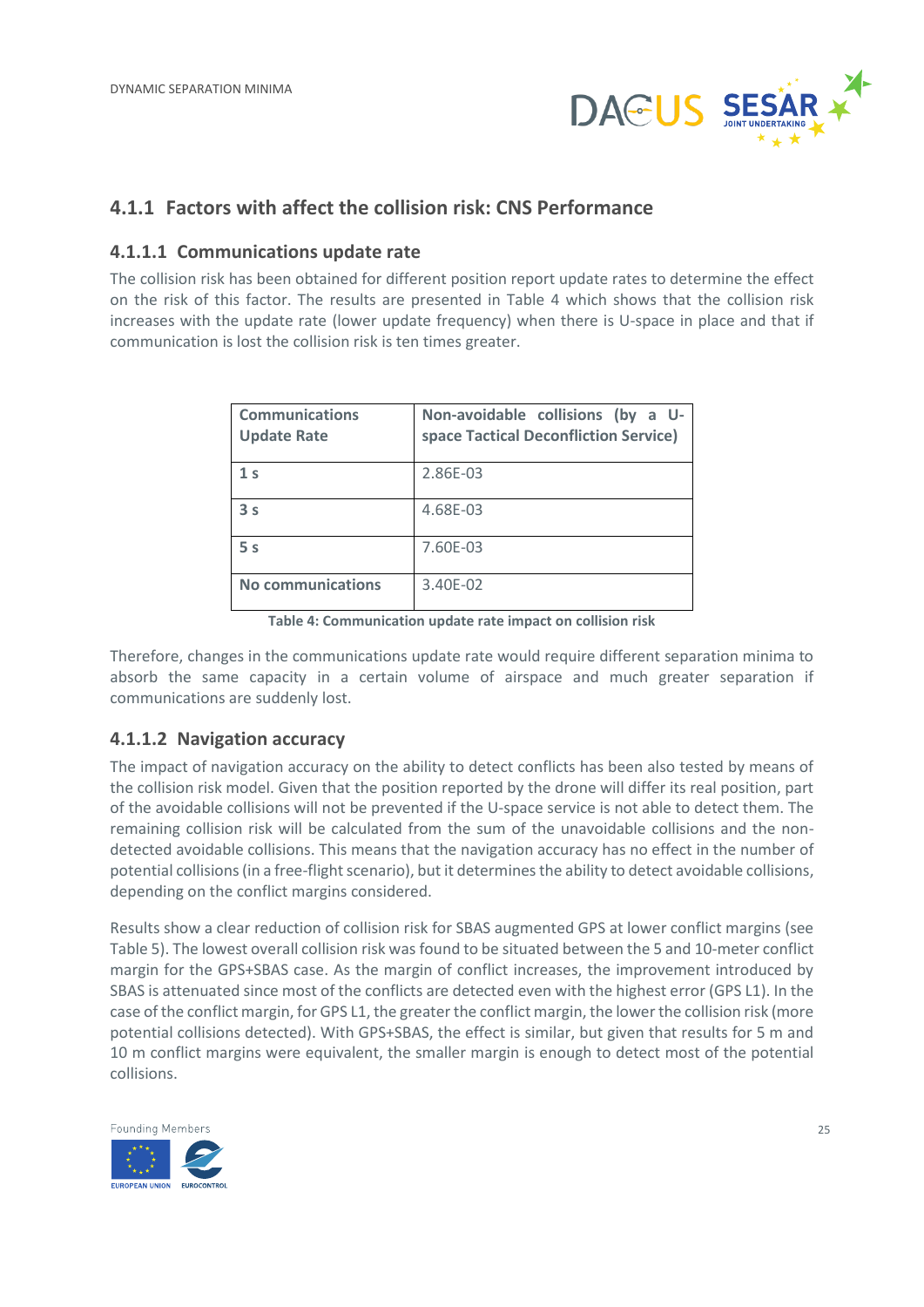

| <b>Conflict margin</b> | <b>GPS L1</b> | <b>GPS+SBAS</b> |
|------------------------|---------------|-----------------|
| 3 <sub>m</sub>         | 2.33E-02      | 1.21E-02        |
| 5 <sub>m</sub>         | 1.32E-02      | 3.78E-03        |
| 10 <sub>m</sub>        | 3.93E-03      | 3.83E-03        |

**Table 5: Collision risk (collisions/flight hour) results for 20 UAVs/km2 and 1s update rate**

<span id="page-25-3"></span>Therefore, again, for the same volume of airspace and the same number of operations, different separation minima could be required depending on the drone's navigation equipage. In case of GNSS service degradation, separation would have to be increased accordingly.

#### <span id="page-25-0"></span>**4.1.1.3 Traffic mix**

The traffic mix will also have an important effect on the collision risk. The size of the aircraft will determine the minimum separation that has to be considered to avoid collisions and keep the risk below the TLS.

On the other hand, the type of UAV, will determine the manoeuvrability and, therefore, the time needed to avoid collisions.

#### <span id="page-25-1"></span>**4.1.2 Factors that affect the lethality per collision**

#### <span id="page-25-2"></span>**4.1.2.1 Population Density and Sheltering Factor**

The second part of the equation expressed in [Figure 9](#page-23-1) depends on the population density and the sheltering factor. The probability of fatal injuries to third parties on the ground is calculated considering an inelastic collision between the drones followed by a free fall (parabolic); this fall determines the impacted area on the ground and then, the fatality risk is calculated depending on the population density and how protected people are in the impacted area. Note that we assume the entire vehicle to remain intact after collision. The probability of fatal injuries is determined using a sheltering factor, which quantifies the level of protection that buildings, trees or vehicles offer to people and therefore reduce the probability of serious injuries. The results for different locations are shown i[n Table 6,](#page-26-1) based on the collision risk model explained in D3.2 $^2$  [6].

<sup>&</sup>lt;sup>2</sup> The probability of fatal injuries to third parties on the ground are determined, considering an inelastic collision between the drones followed by a free fall (parabolic); this fall determines the impacted area on the ground and then, the fatality risk is calculated depending on the population density and how protected people are in the impacted area. Note that we assume the entire vehicle to remain intact after collision. The probability of fatal injuries is determined using a sheltering factor, which quantifies the level of protection that buildings, trees or vehicles offer to people and therefore reduce the probability of serious injuries.

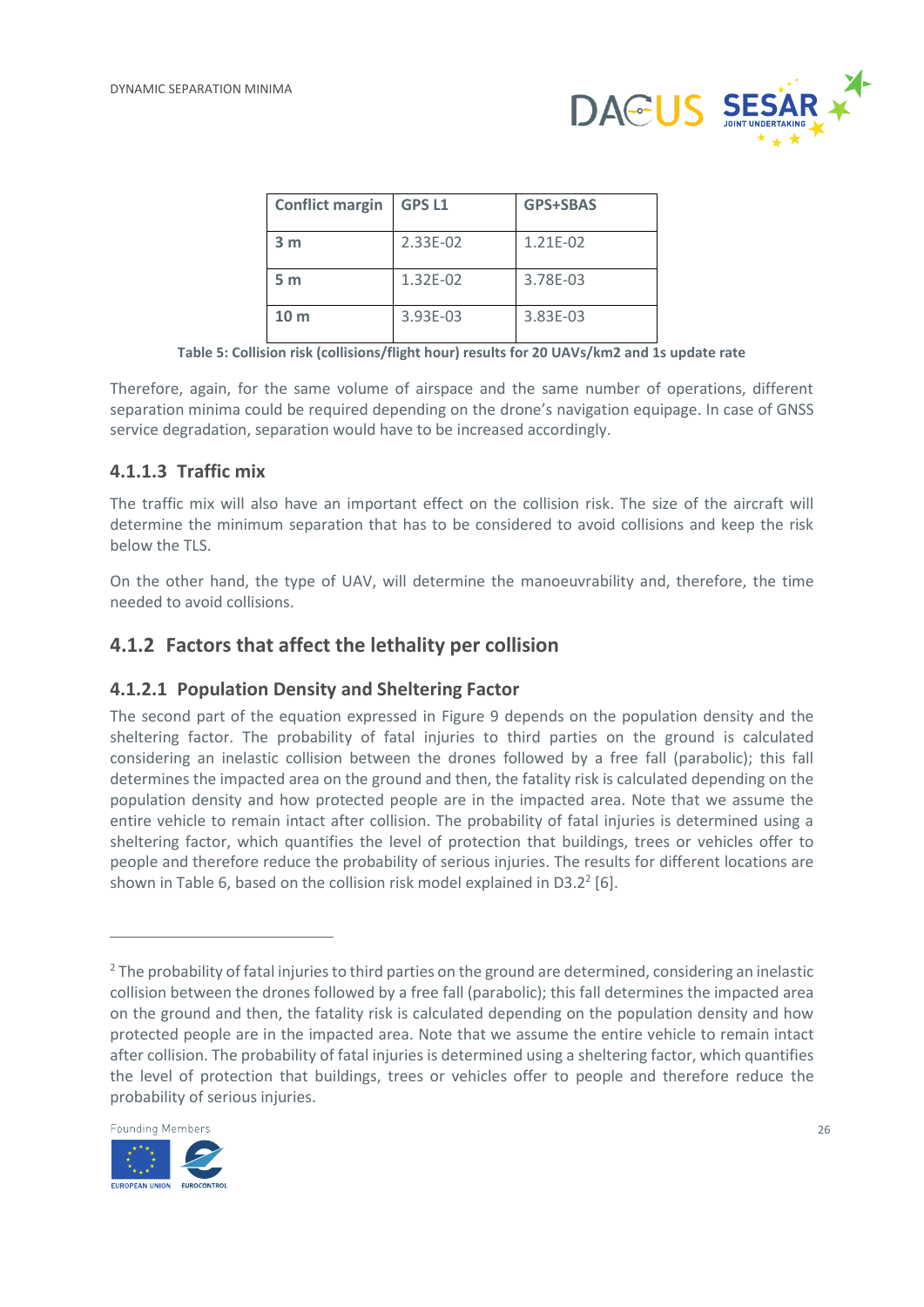

| <b>Environment</b>                      | <b>Population</b><br><b>Density</b><br>(inh/km2) | <b>Sheltering</b><br>factor [8] | <b>Fatality per</b><br>collision |
|-----------------------------------------|--------------------------------------------------|---------------------------------|----------------------------------|
| <b>Madrid City Centre</b>               | 12000                                            | High                            | 0.002168529                      |
| <b>Toulouse City Centre</b>             | 5500                                             | High                            | 0.000969634                      |
| <b>Toulouse Outskirts - Industrial</b>  | 5500                                             | Very High                       | 0.000813654                      |
| <b>Toledo Outskirts</b>                 | 900                                              | Low                             | 0.000285549                      |
| <b>Toulouse Outskirts - Residential</b> | 900                                              | High                            | 0.000159806                      |
| <b>Toledo City Centre</b>               | 600                                              | High                            | 0.000132791                      |
| <b>Toledo Rural</b>                     | 50                                               | <b>Very Low</b>                 | 3.93394E-05                      |

**Table 6: Fatality per collision in different locations**

#### <span id="page-26-1"></span><span id="page-26-0"></span>**4.1.2.2 Aircraft characteristics (size/weight)**

The characteristics of the aircraft will have an impact not only in the collision risk but in the lethality on the ground since the energy transmitted to a person in the impact determines the lethality of the impact. Therefore, the fatality rate will increase for big aircrafts falling over a person without any impact energy reduction system.

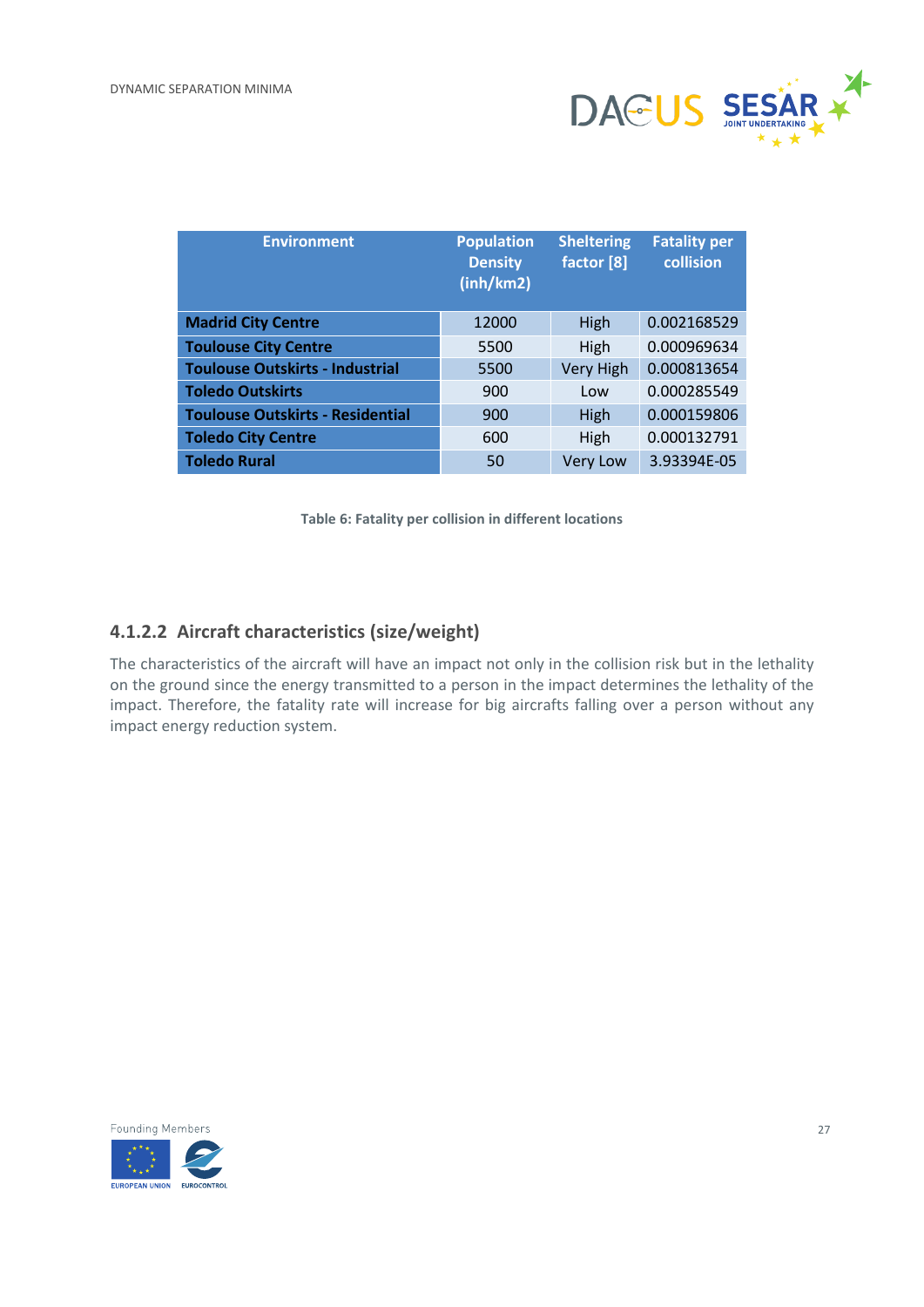

## <span id="page-27-0"></span>**5.Conclusions**

This document presents the concept of separation minima defined in the DACUS project as part of the collision risk model to determine capacity.

The document explains that a pairwise separation minima is not realistic in a congested drone airspace as there would be many contradictory requirements with surrounding aircraft. Accordingly, the DACUS project considers common separation minima for a whole airspace, as a reference framework to keep the fatality risk below the TLS, while increasing the capacity.

The impact of separation minima on the conflict and collision risk is shown in Section 3, which shows that different horizontal and vertical separation minima requirements will notably reduce the collision and conflict risk, for the same drone density.

Finally, Section 4 explains that as the acceptable capacity depends on the fatality risk and not directly on the conflict risk, different additional factors, beyond of separation, will have to be analyzed to set the separation requirements. Depending on the evolution of these factors in a certain volume of airspace (dynamic population density, drones' size and equipage, CNS degradations), different separation requirements will be necessary to safely absorb the same capacity, so separation will have to be dynamically calculated and applied depending on these factors.